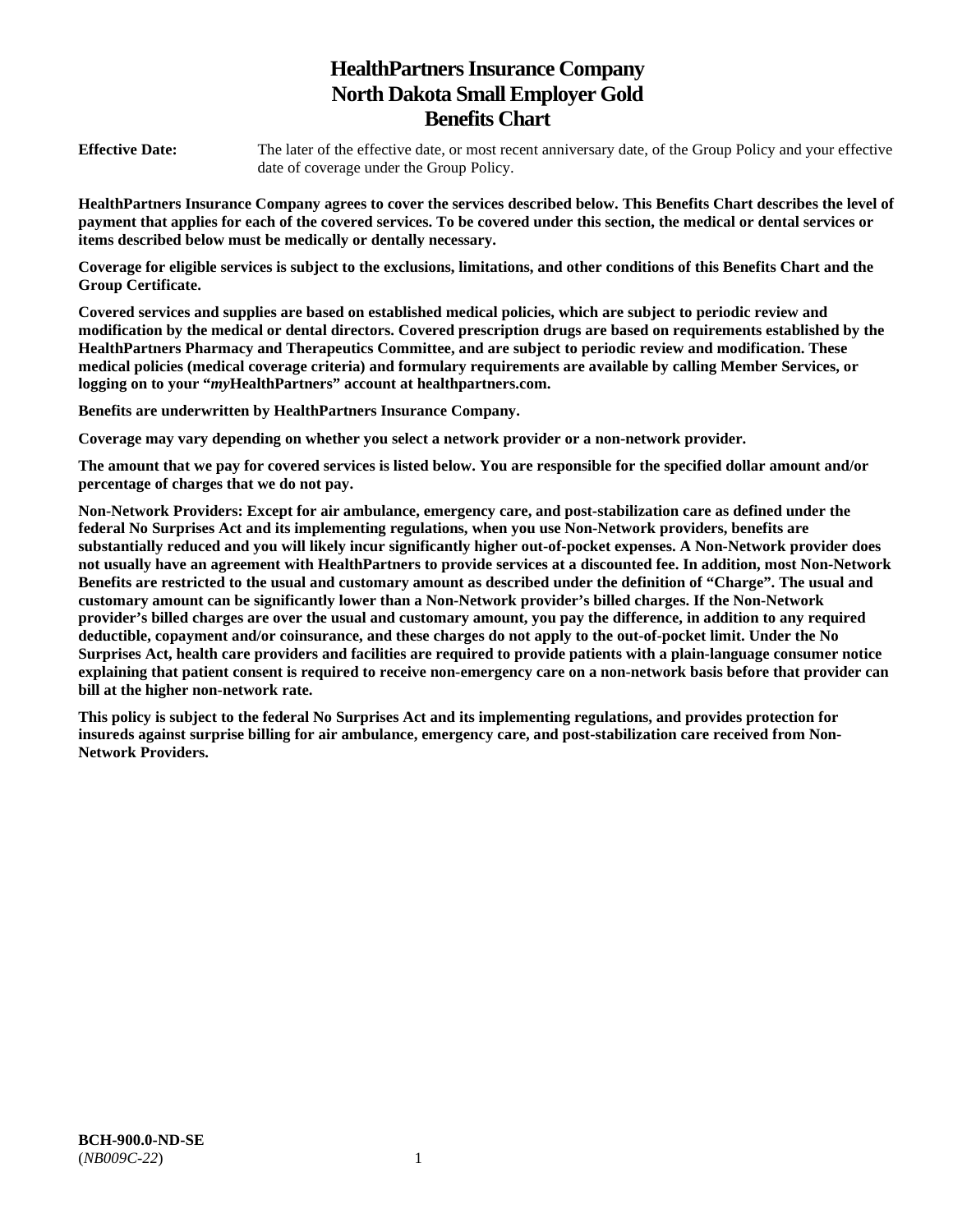# **These definitions apply to this Benefits Chart. They also apply to the Group Certificate.**

| <b>Biosimilar Drug:</b> | A prescription drug, approved by the Food and Drug Administration (FDA), that the FDA has<br>determined is biosimilar to and interchangeable with a biological brand name drug. Biosimilar drugs<br>are not considered generic drugs and are not covered under the generic drug benefit.                                                                                                                                                                                                                                                                                                                                        |
|-------------------------|---------------------------------------------------------------------------------------------------------------------------------------------------------------------------------------------------------------------------------------------------------------------------------------------------------------------------------------------------------------------------------------------------------------------------------------------------------------------------------------------------------------------------------------------------------------------------------------------------------------------------------|
| <b>Brand Name Drug:</b> | A prescription drug, approved by the Food and Drug Administration (FDA), that is manufactured,<br>sold, or licensed for sale under a trademark by the pharmaceutical company that originally researched<br>and developed the drug. Brand name drugs have the same active-ingredient formula as the generic<br>version of the drug. However, generic drugs are manufactured and sold by other drug manufacturers<br>and are generally not available until after the patent on the brand name drug has expired. A few brand<br>name drugs may be covered at the generic drug benefit level if this is indicated on the formulary. |
| <b>Calendar Year:</b>   | This is the 12-month period beginning 12:01 A.M. Central Time, on January 1, and ending 12:01 A.M. Central<br>Time of the next following December 31.                                                                                                                                                                                                                                                                                                                                                                                                                                                                           |
| <b>Charge:</b>          | For covered services delivered by participating network providers, is the provider's discounted charge<br>for a given medical/surgical service, procedure or item.                                                                                                                                                                                                                                                                                                                                                                                                                                                              |
|                         | For covered services delivered by Non-Network providers, a contracted rate may apply if such<br>arrangement is available to HealthPartners.                                                                                                                                                                                                                                                                                                                                                                                                                                                                                     |
|                         | For the Usual and Customary Charge for covered services delivered by non-network providers, our<br>payment is calculated using one of the following options to be determined at HealthPartners'<br>discretion: 1) a percentage of the Medicare fee schedule; 2) a comparable schedule if the service is not<br>on the Medicare fee schedule; or 3) a commercially reasonable rate for such service.                                                                                                                                                                                                                             |
|                         | The Usual and Customary Charge is the maximum amount allowed that we consider in the calculation<br>of the payment of charges incurred for certain covered services. You must pay for any charges above<br>the usual and customary charge, and they do not apply to the out-of-pocket limit.                                                                                                                                                                                                                                                                                                                                    |
|                         | A charge is incurred for covered ambulatory medical and surgical services, on the date the service or<br>item is provided. A charge is incurred for covered inpatient services, on the date of admission to a<br>hospital. To be covered, a charge must be incurred on or after your effective date and on or before the<br>termination date.                                                                                                                                                                                                                                                                                   |
|                         | Copayment/Coinsurance: The specified dollar amount, or percentage, of charges incurred for covered services, which we do not<br>pay, but which you must pay, each time you receive certain medical services, procedures or items.<br>Our payment for those covered services or items begins after the copayment or coinsurance is<br>satisfied. Covered services or items requiring a copayment or coinsurance are specified in this<br>Benefits Chart.                                                                                                                                                                         |
|                         | For services provided by a network provider:                                                                                                                                                                                                                                                                                                                                                                                                                                                                                                                                                                                    |
|                         | An amount which is listed as a flat dollar copayment is applied to a network provider's discounted<br>charges for a given service. However, if the network provider's discounted charge for a service or<br>item is less than the flat dollar copayment, you will pay the network provider's discounted charge. An<br>amount which is listed as a percentage of charges or coinsurance is based on the network provider's<br>discounted charges, calculated at the time the claim is processed, which may include an agreed upon<br>fee schedule rate for case rate or withhold arrangements.                                   |
|                         | For services provided by a non-network provider:                                                                                                                                                                                                                                                                                                                                                                                                                                                                                                                                                                                |
|                         | Any copayment or coinsurance is applied to the lesser of the provider's charges or the usual and<br>customary charge for a service.                                                                                                                                                                                                                                                                                                                                                                                                                                                                                             |
|                         | A copayment or coinsurance is due at the time a service is provided, or when billed by the provider.<br>The copayment or coinsurance applicable for a scheduled visit with a network provider will be<br>collected for each visit, late cancellation and failed appointment.                                                                                                                                                                                                                                                                                                                                                    |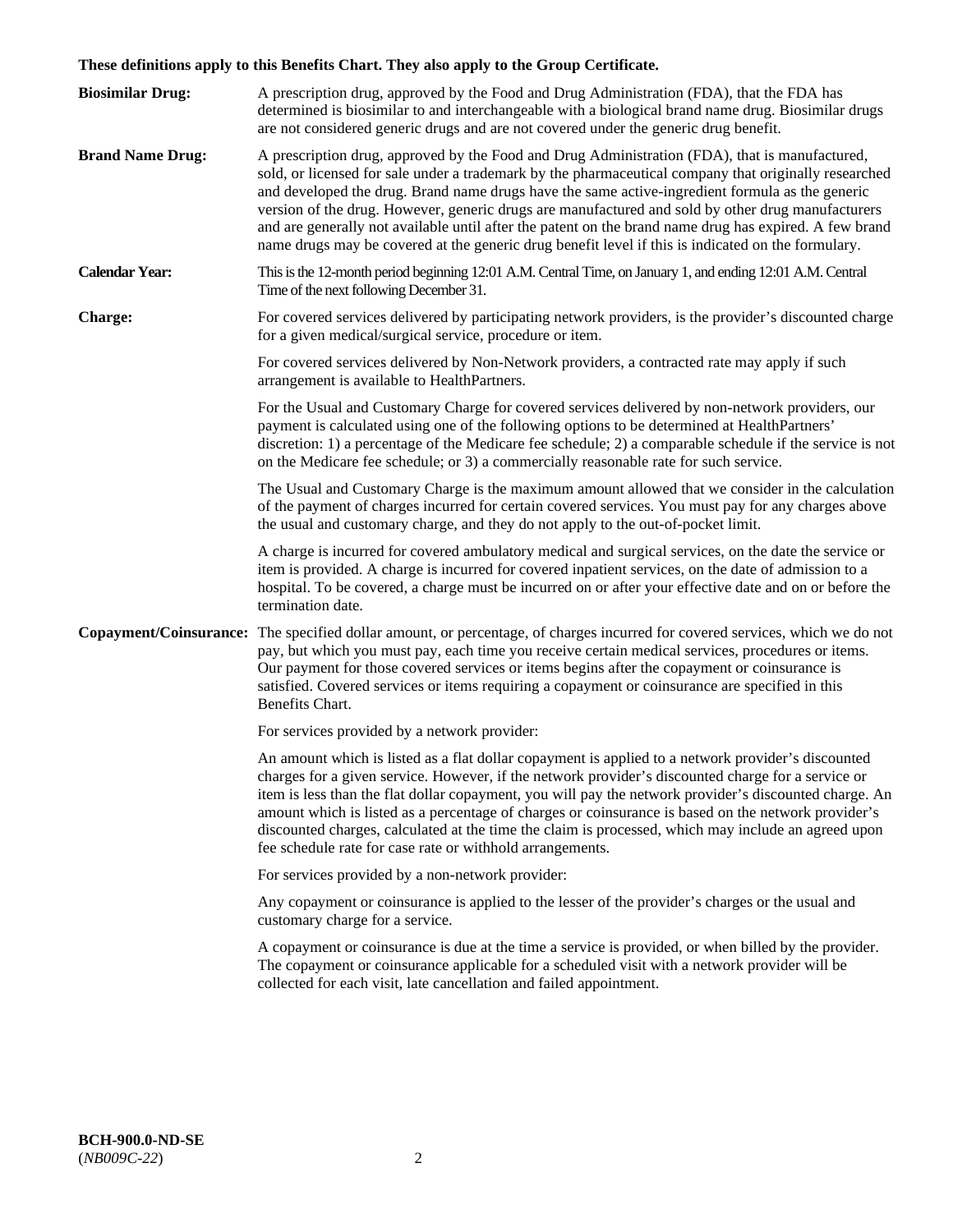| Deductible:                                | The specified dollar amount of charges incurred for covered services, which we do not pay, but an<br>insured or a family has to pay first in a calendar year. Our payment for those services or items begins<br>after the deductible is satisfied. For network providers, the amount of the charges that apply to the<br>deductible are based on the network provider's discounted charges, calculated at the time the claim is<br>processed, which may include an agreed upon fee schedule rate for case rate or withhold<br>arrangements. For non-network providers, the amount of charges that apply to the deductible are the<br>lesser of the provider's charges or the usual and customary charge for a service. |
|--------------------------------------------|------------------------------------------------------------------------------------------------------------------------------------------------------------------------------------------------------------------------------------------------------------------------------------------------------------------------------------------------------------------------------------------------------------------------------------------------------------------------------------------------------------------------------------------------------------------------------------------------------------------------------------------------------------------------------------------------------------------------|
|                                            | Any amounts paid or reimbursed by a third party, including but not limited to: point of service<br>rebates, manufacturer coupons, manufacturer debit cards or other forms of direct reimbursement to an<br>insured for a product or service, will not apply toward the deductible, to the extent permitted under<br>state and federal law.                                                                                                                                                                                                                                                                                                                                                                             |
|                                            | Your plan has an embedded deductible. This means once an insured meets the individual deductible,<br>the plan begins paying benefits for that person. If two or more members of the family meet the family<br>deductible, the plan begins paying benefits for all members of the family, regardless of whether each<br>insured has met the individual deductible. However, an insured may not contribute more than the<br>individual deductible toward the family deductible.                                                                                                                                                                                                                                          |
|                                            | All services are subject to the deductible unless otherwise indicated below in this Benefits Chart.                                                                                                                                                                                                                                                                                                                                                                                                                                                                                                                                                                                                                    |
| <b>Formulary:</b>                          | This is a current list, which may be revised from time to time, of prescription drugs, medications,<br>equipment and supplies covered by us as indicated in this Benefits Chart which are covered at the<br>highest benefit level. Some drugs on the Formulary may require prior authorization to be covered as<br>formulary drugs. The formulary, and information on drugs that require prior authorization, are<br>available by calling Member Services, or logging on to your "myHealthPartners" account at<br>healthpartners.com.                                                                                                                                                                                  |
| <b>Generic Drug:</b>                       | A prescription drug, approved by the Food and Drug Administration (FDA), that the FDA has<br>determined is comparable to a brand name drug product in dosage form, strength, route of<br>administration, quality, intended use and documented bioequivalence. Generally, generic drugs cost<br>less than brand name drugs. Some brand name drugs may be covered at the generic drug benefit level<br>if this is indicated on the formulary.                                                                                                                                                                                                                                                                            |
| <b>Lifetime Maximum</b><br><b>Benefit:</b> | The specified coverage limit actually paid by us for services and/or charges incurred by you for<br>bariatric surgery. Payment of benefits under the Certificate ceases when that lifetime maximum benefit<br>is reached. You have to pay for any subsequent charges.                                                                                                                                                                                                                                                                                                                                                                                                                                                  |
| <b>Non-Formulary Drug:</b>                 | This is a prescription drug, approved by the Food and Drug Administration (FDA), that is not on the<br>formulary, is medically necessary and is not investigative or otherwise excluded under the Certificate.                                                                                                                                                                                                                                                                                                                                                                                                                                                                                                         |
|                                            | Out-of-Pocket Expenses: You pay the specified copayments/coinsurance and deductibles applicable for particular services,<br>subject to the out-of-pocket limit described below. These amounts are in addition to the monthly<br>premium payments.                                                                                                                                                                                                                                                                                                                                                                                                                                                                      |
| <b>Out-of-Pocket Limit:</b>                | You pay the copayments/coinsurance and deductibles for covered services, to the individual or family<br>out-of-pocket limit. Thereafter we cover 100% of charges incurred for all other covered services, for<br>the rest of the calendar year. You pay amounts greater than the out-of-pocket limit if you exceed any<br>Lifetime Maximum Benefit, or visit or day limits.                                                                                                                                                                                                                                                                                                                                            |
|                                            | Non-Network Benefits above the usual and customary charge (see definition of charge above) do not<br>apply to the out-of-pocket limit.                                                                                                                                                                                                                                                                                                                                                                                                                                                                                                                                                                                 |
|                                            | Non-Network Benefits for transplant surgery and bariatric surgery do not apply to the out-of-pocket<br>limit.                                                                                                                                                                                                                                                                                                                                                                                                                                                                                                                                                                                                          |
|                                            | Any amounts paid or reimbursed by a third party, including but not limited to: point of service<br>rebates, manufacturer coupons, manufacturer debit cards or other forms of direct reimbursement to an<br>insured for a product or service, will not apply as an out of pocket expense, to the extent permitted<br>under state and federal law.                                                                                                                                                                                                                                                                                                                                                                       |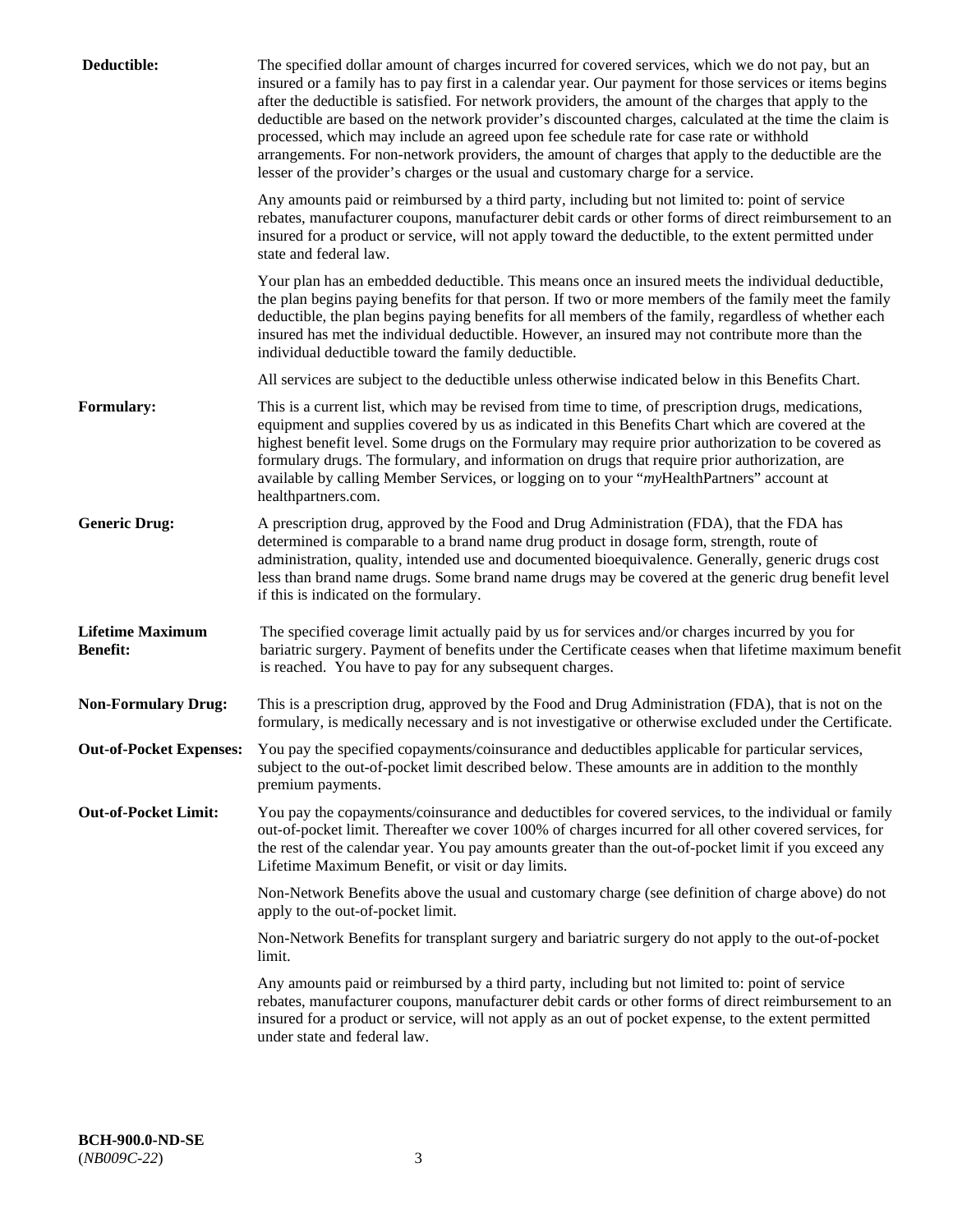You are responsible to keep track of the out-of-pocket expenses. Contact our Member Services Department for assistance in determining the amount paid by the enrollee for specific eligible services received. Claims for reimbursement under the out-of-pocket limit provisions are subject to the same time limits and provisions described under the "Claims Provisions" section of the Certificate.

**Specialty Drug List:** This is a current list, which may be revised from time to time, of prescription drugs, medications, equipment and supplies, which are typically bio-pharmaceuticals. The purpose of a specialty drug list is to facilitate enhanced monitoring of complex therapies used to treat specific conditions. Specialty drugs are covered by us as indicated in this Benefits Chart. The specialty drug list is available by calling Member Services, or logging on to your "*my*HealthPartners" account at [healthpartners.com.](http://www.healthpartners.com/)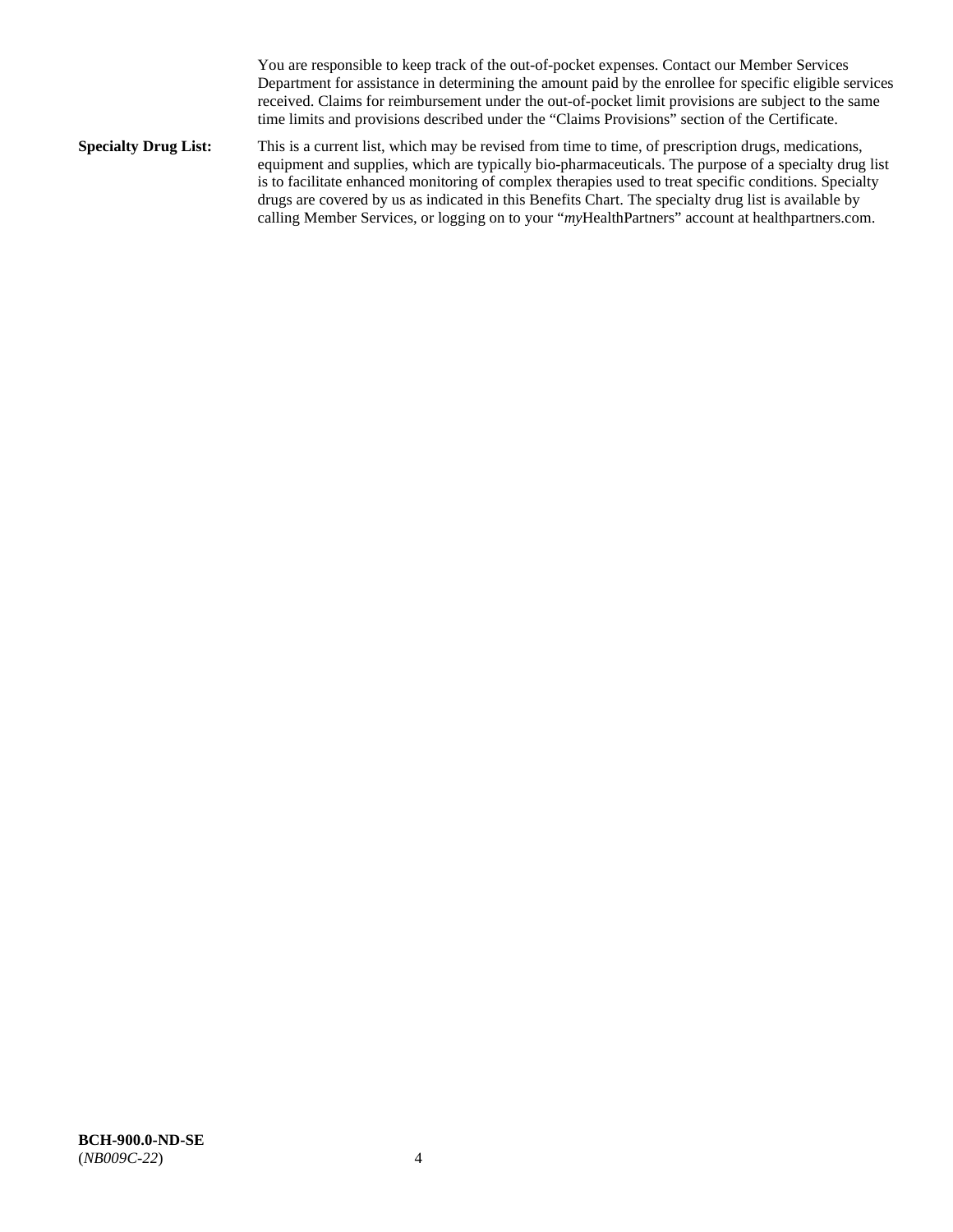## **DEDUCTIBLES AND OUT-OF-POCKET LIMITS**

## **Individual Calendar Year Deductible**

| <b>Network Benefits</b> | <b>Non-Network Benefits</b> |
|-------------------------|-----------------------------|
| \$1,000                 | \$10,000                    |

## **Family Calendar Year Deductible**

|         | <b>Network Benefits</b> | <b>Non-Network Benefits</b> |
|---------|-------------------------|-----------------------------|
| \$3,000 |                         | \$20,000                    |

A separate deductible must be satisfied under the Network Benefits and Non-Network Benefits.

Your plan has an embedded deductible. This means once an insured meets the individual deductible, the plan begins paying benefits for that person. If two or more members of the family meet the family deductible, the plan begins paying benefits for all members of the family, regardless of whether each insured has met the individual deductible. However, an insured may not contribute more than the individual deductible toward the family deductible.

Any amounts paid or reimbursed by a third party, including but not limited to: point of service rebates, manufacturer coupons, manufacturer debit cards or other forms of direct reimbursement to an insured for a product or service, will not apply toward the deductible, to the extent permitted under state and federal law.

## **Individual Calendar Year Out-of-Pocket Limit**

| <b>Network Benefits</b> | <b>Non-Network Benefits</b> |
|-------------------------|-----------------------------|
| \$6,500                 | \$30,000                    |

## **Family Calendar Year Out-of-Pocket Limit**

| <b>Network Benefits</b> | <b>Non-Network Benefits</b> |
|-------------------------|-----------------------------|
| \$13,000                | \$60,000                    |

A separate Out-of-Pocket Limit must be satisfied under the Network Benefits and Non-Network Benefits.

Non-Network Benefits above the usual and customary charge will not apply toward the individual or family Out-of-Pocket Limit.

Non-Network Benefits for transplant surgery and bariatric surgery do not apply to the out-of-pocket limit.

Any amounts paid or reimbursed by a third party, including but not limited to: point of service rebates, manufacturer coupons, manufacturer debit cards or other forms of direct reimbursement to an insured for a product or service, will not apply as an out of pocket expense, to the extent permitted under state and federal law.

#### **Lifetime maximum benefit for bariatric surgery**

| <b>Network Benefits</b> | <b>Non-Network Benefits</b> |
|-------------------------|-----------------------------|
| Inlimited.              | \$5,000                     |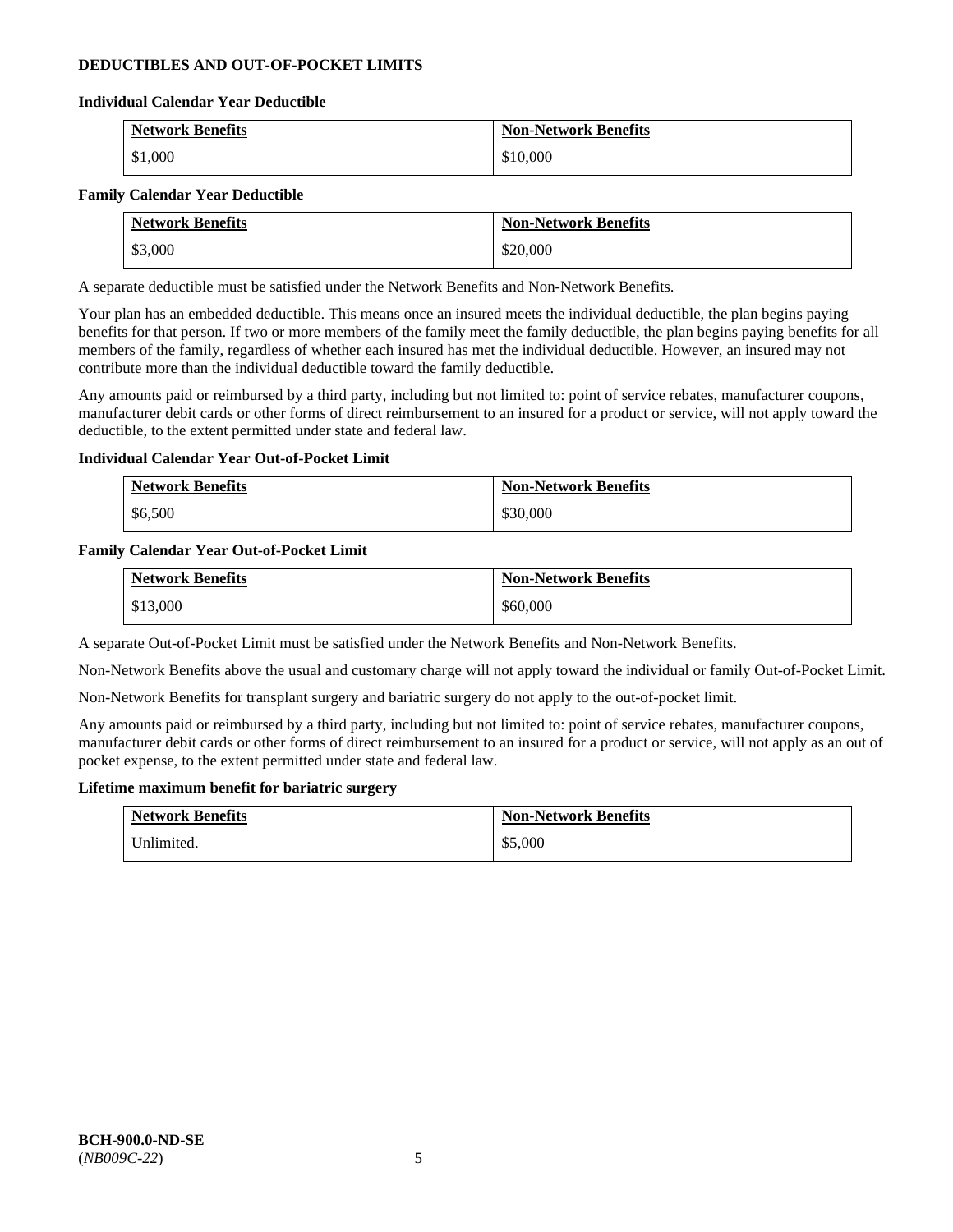## **AMBULANCE AND MEDICAL TRANSPORTATION**

## **Covered Services:**

We cover ambulance and medical transportation for medical emergencies.

We also cover medically necessary, non-emergency ground and air medical transportation if it meets our medical coverage criteria. Under the No Surprises Act, non-network health care providers and facilities are required to provide patients with a plain-language consumer notice explaining that patient consent is required to receive non-emergency before that provider can bill at the higher non-network rate.

Covered services and supplies are based on established medical policies, which are subject to periodic review and modification by the medical or dental directors. These medical policies (medical coverage criteria) and applicable prior authorization requirements are available by calling Member Services, or logging on to your "*my*HealthPartners" account a[t healthpartners.com.](http://www.healthpartners.com/)

## **Ambulance and medical transportation (other than non-emergency air ambulance transportation)**

| <b>Network Benefits</b>      | <b>Non-Network Benefits</b> |
|------------------------------|-----------------------------|
| 70% of the charges incurred. | See Network Benefits.       |

#### **Non-emergency air ambulance transportation**

| <b>Network Benefits</b>      | <b>Non-Network Benefits</b> |
|------------------------------|-----------------------------|
| 70% of the charges incurred. | See Network Benefits.       |

For Non-Network air ambulance service providers, the eligible charges are limited to the average HealthPartners reimbursement rate for Network air ambulance service providers licensed by the state of North Dakota.

## **Not Covered:**

• See "Services Not Covered" in the Group Certificate.

## **BEHAVIORAL HEALTH SERVICES**

#### **Covered Services:**

Covered services are based on established medical policies, which are subject to periodic review and modification by the medical directors. These medical policies (medical coverage criteria) are available by calling Member Services, or logging on to your "*my*HealthPartners" account at [healthpartners.com.](http://healthpartners.com/)

## **Mental health services**

We cover services for mental health diagnoses as described in the Diagnostic and Statistical Manual of Mental Disorders - Fifth Edition (DSM-5) (most recent edition).

**Outpatient services, including intensive outpatient and day treatment services:** We cover medically necessary outpatient professional mental health services for evaluation, crisis intervention, and treatment of mental health disorders.

A comprehensive diagnostic assessment will be used as the basis for a determination by a mental health professional, concerning the appropriate treatment and the extent of services required.

Outpatient services we cover for a diagnosed mental health condition include the following:

- Individual, group, family, and multi-family therapy;
- Medication management provided by a physician, certified nurse practitioner, or physician's assistant;
- Psychological testing services for the purposes of determining the differential diagnoses and treatment planning for patients currently receiving behavioral health services;
- Day treatment and intensive outpatient services in a licensed program;
- Partial hospitalization services in a licensed hospital or community mental health center;
- Psychotherapy and nursing services provided in the home if authorized by us;
- Treatment for gender dysphoria; and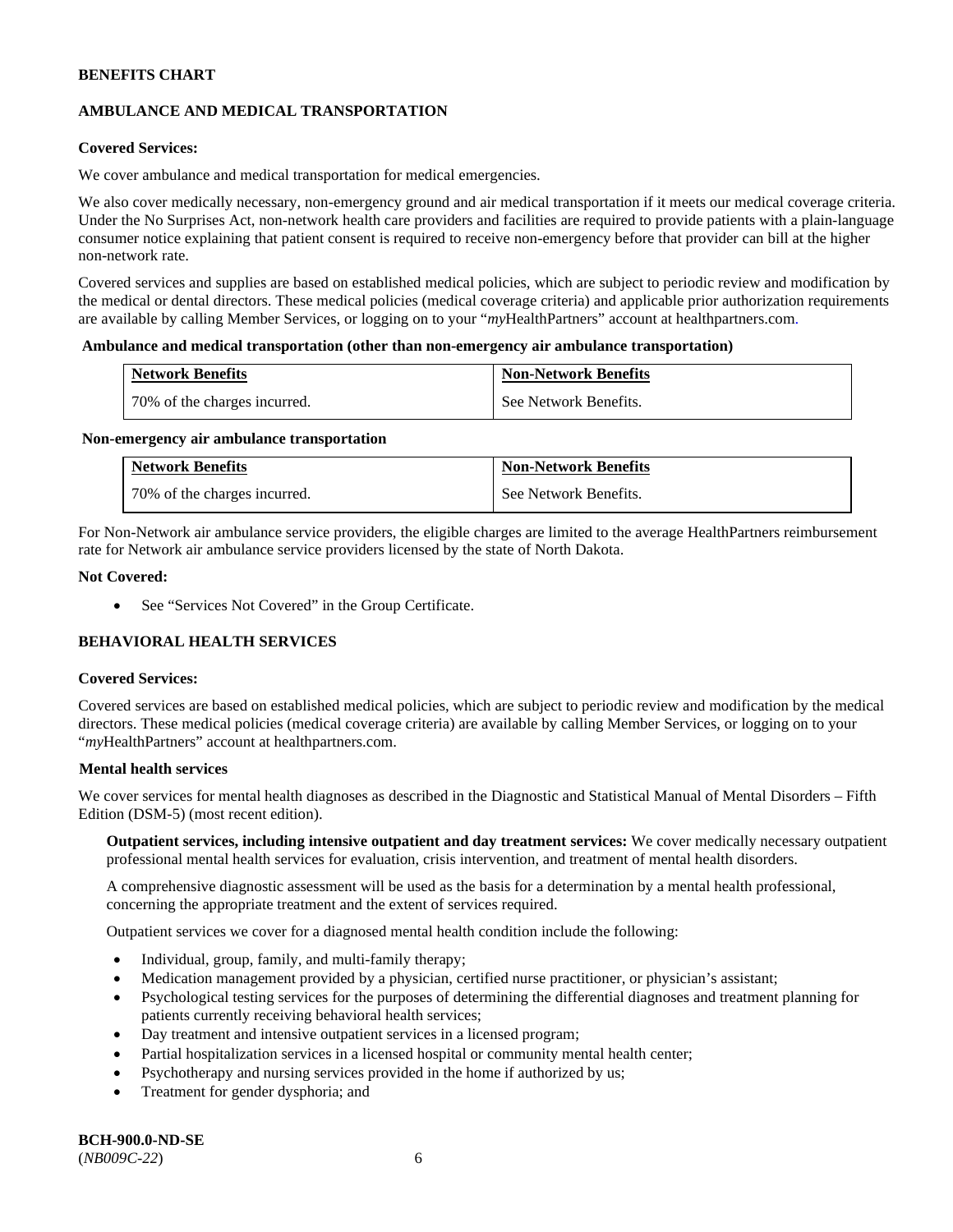• Medically necessary Applied Behavioral Analysis (ABA) prescribed or ordered for an individual diagnosed with an autism spectrum disorder by a licensed physician or a licensed psychologist. For other autism services covered under this Benefits Chart, see the habilitative benefit under Physical Therapy, Occupational Therapy and Speech Therapy.

| <b>Network Benefits</b>                                   | <b>Non-Network Benefits</b>                           |
|-----------------------------------------------------------|-------------------------------------------------------|
| The first five hours of treatment in a calendar year      | The first five hours of treatment in a calendar year  |
| are covered at 100% of the charges incurred. A group      | are covered at 100% of the charges incurred. A        |
| visit counts as one half hour toward the five hours.      | group visit counts as one half hour toward the five   |
| Day treatment, intensive outpatient services and          | hours. Day treatment, intensive outpatient services   |
| partial hospitalization services are not eligible for the | and partial hospitalization services are not eligible |
| first five hour benefit.                                  | for the first five hour benefit.                      |
| We cover additional hours at 70% of the charges           | We cover additional hours at 50% of the charges       |
| incurred.                                                 | incurred.                                             |

## **Group therapy**

| <b>Network Benefits</b>        | <b>Non-Network Benefits</b>  |
|--------------------------------|------------------------------|
| 1 70% of the charges incurred. | 50% of the charges incurred. |

**Inpatient services, including mental health residential treatment services:** We cover the following:

- Medically necessary inpatient services in a hospital and professional services for treatment of mental health disorders. Medical stabilization is covered under inpatient hospital services in the "Hospital and Skilled Nursing Facility Services" section; and
- Medically necessary mental health residential treatment services. This care must be authorized by us and provided by a hospital or residential behavioral health treatment facility licensed by the local state or Department of Health and Human Services. Services not covered under this benefit include halfway houses, group homes, extended care facilities, shelter services, correctional services, detention services, transitional services, group residential services, foster care services and wilderness programs.

| <b>Network Benefits</b>      | <b>Non-Network Benefits</b>  |
|------------------------------|------------------------------|
| 70% of the charges incurred. | 50% of the charges incurred. |

#### **Substance use disorder (SUD) services**

We cover medically necessary services for assessments by a licensed alcohol and drug counselor and treatment of substance use disorders as defined in the latest edition of the DSM-5.

**Outpatient services, including intensive outpatient and day treatment services:** We cover medically necessary outpatient professional services for the diagnosis and treatment of substance use disorder. Substance use disorder treatment services must be provided by a program licensed by the local Department of Health and Human Services.

Outpatient services we cover for a diagnosed substance use disorder include the following:

- Individual, group, family, and multi-family therapy provided in an office setting;
- Opiate replacement therapy including methadone and buprenorphine treatment; and
- Day treatment and intensive outpatient services in a licensed program.

| <b>Network Benefits</b>                               | <b>Non-Network Benefits</b>                           |
|-------------------------------------------------------|-------------------------------------------------------|
| The first five visits of treatment in a calendar year | The first five visits of treatment in a calendar year |
| are covered at 100% of the charges incurred. Day      | are covered at 100% of the charges incurred. Day      |
| treatment and intensive outpatient services are not   | treatment and intensive outpatient services are not   |
| eligible for the first five visits benefit.           | eligible for the first five visits benefit.           |
| We cover additional visits at 70% of the charges      | We cover additional visits at 50% of the charges      |
| incurred.                                             | incurred.                                             |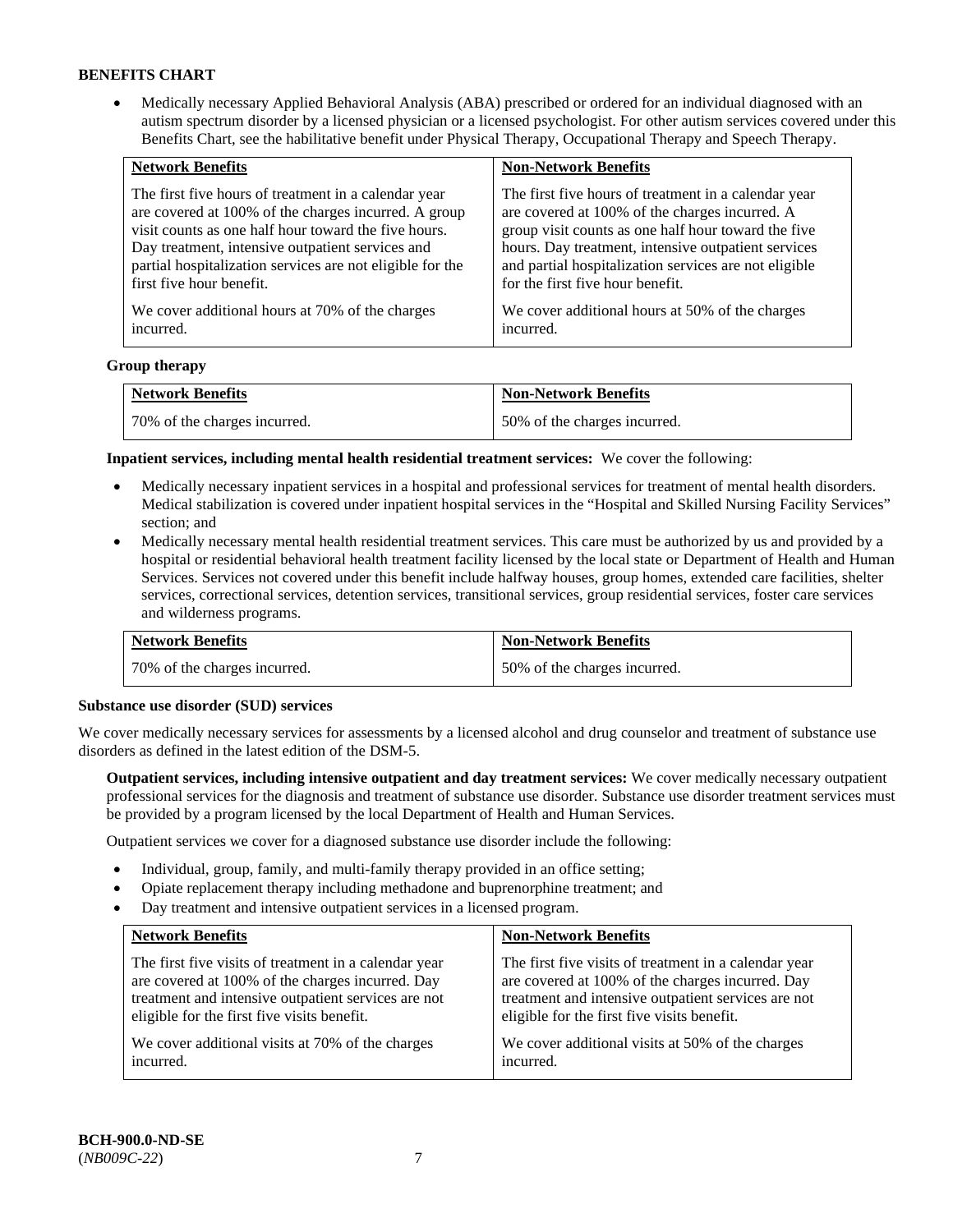**Inpatient Services:** We cover the following:

- Medically necessary inpatient services in a hospital or primary residential treatment in a licensed substance use disorder treatment center. Primary residential treatment is an intensive residential treatment program of limited duration, typically 30 days or less;
- Services provided in a hospital that is licensed by the local state and accredited by Medicare; and
- Detoxification services in a hospital or community detoxification facility if it is licensed by the local Department of Health and Human Services.

| <b>Network Benefits</b>      | <b>Non-Network Benefits</b>  |
|------------------------------|------------------------------|
| 70% of the charges incurred. | 50% of the charges incurred. |

## **Not Covered:**

• See "Services Not Covered" in the Group Certificate.

## **CHIROPRACTIC SERVICES**

## **Covered Services:**

We cover chiropractic services for rehabilitative care. Chiropractic services are adjustments to any abnormal articulations of the human body, especially those of the spinal column, for the purpose of giving freedom of action to impinged nerves that may cause pain or deranged function.

Massage therapy which is performed in conjunction with other treatment/modalities by a chiropractor, is part of a prescribed treatment plan and is not billed separately is covered.

| <b>Network Benefits</b>      | <b>Non-Network Benefits</b>           |
|------------------------------|---------------------------------------|
| 70% of the charges incurred. | 50% of the charges incurred.          |
|                              | Limit of 20 visits per calendar year. |

## **Not Covered:**

- Massage therapy for the purpose of comfort or convenience of the insured.
- See "Services Not Covered" in the Group Certificate.

## **CLINICAL TRIALS**

## **Covered Services:**

We cover certain routine services if you participate in a Phase I, Phase II, Phase III or Phase IV clinical trial that is conducted in relation to the prevention, detection, or treatment of cancer or other life-threatening disease or condition as defined in the Affordable Care Act. We cover routine patient costs for services that would be eligible under this Benefits Chart if the service were provided outside of a clinical trial.

| <b>Network Benefits</b>                                                                                                                                                                          | <b>Non-Network Benefits</b>                                                                                                                                                                           |
|--------------------------------------------------------------------------------------------------------------------------------------------------------------------------------------------------|-------------------------------------------------------------------------------------------------------------------------------------------------------------------------------------------------------|
| Coverage level is same as corresponding Network<br>Benefits, depending on type of service provided<br>such as Office Visits for Illness or Injury, Inpatient<br>or Outpatient Hospital Services. | Coverage level is same as corresponding Non-<br>Network Benefits, depending on type of service<br>provided such as Office Visits for Illness or Injury,<br>Inpatient or Outpatient Hospital Services. |

## **Not Covered:**

- The investigative item, device or service itself.
- Items or services that are provided solely to satisfy data collection and analysis needs and that are not used in the direct clinical management of the patient.
- A service that is clearly inconsistent with widely accepted and established standards of care for a particular diagnosis.
- See "Services Not Covered" in the Group Certificate.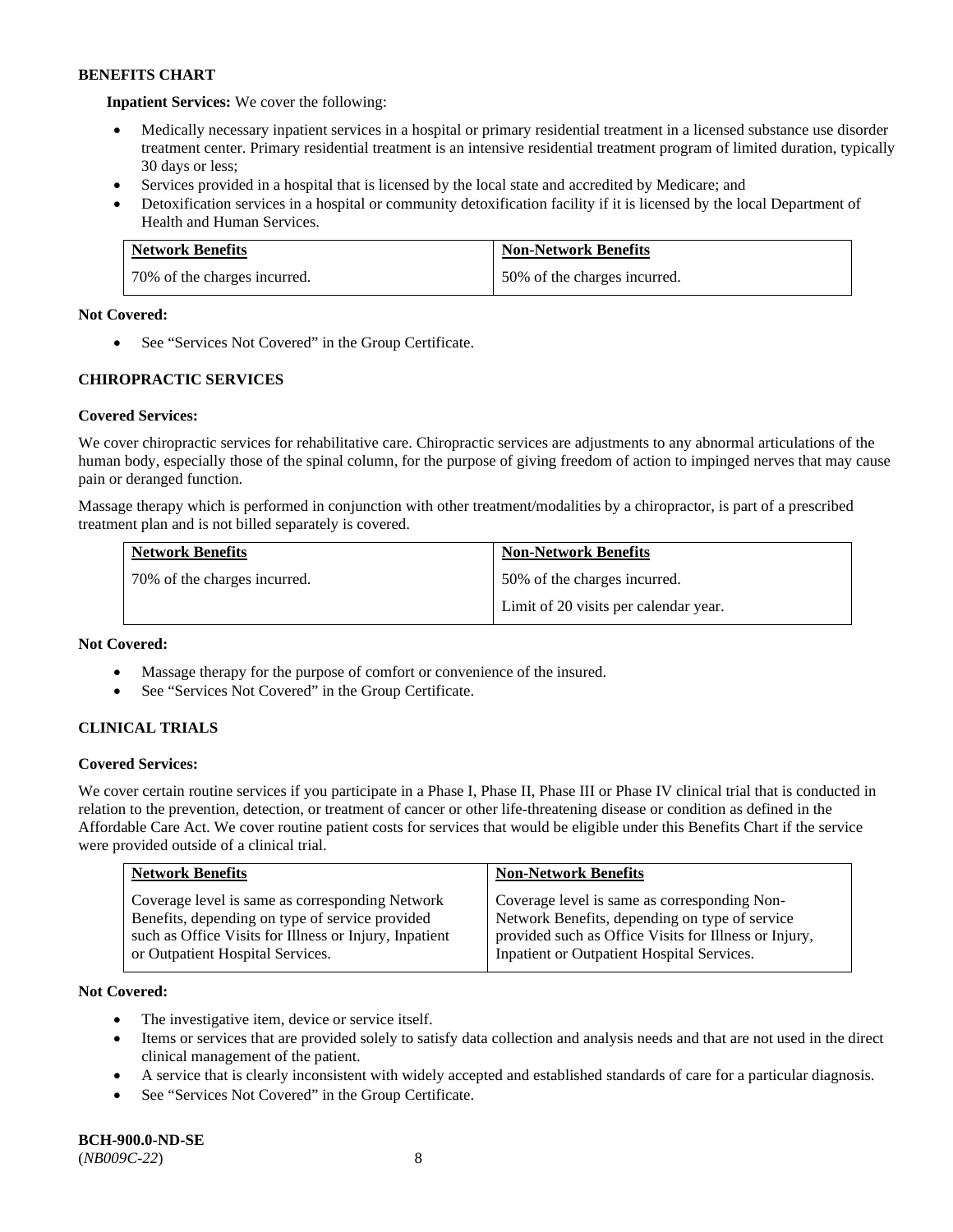## **DENTAL SERVICES**

## **Covered Services:**

We cover services as described below.

**Accidental dental services:** We cover dentally necessary services to treat and restore damage done to sound, natural, unrestored teeth as a result of an accidental injury. Coverage is for damage caused by external trauma to face and mouth only, not for cracked or broken teeth which result from biting or chewing. We cover restorations, root canals, crowns and replacement of teeth lost that are directly related to the accident in which the insured was involved. We cover initial exams, x-rays, and palliative treatment including extractions, and other oral surgical procedures directly related to the accident. Subsequent treatment must be initiated within the specified time-frame and must be directly related to the accident. We do not cover restoration and replacement of teeth that are not "sound and natural" at the time of the accident.

Full mouth rehabilitation to correct occlusion (bite) and malocclusion (misaligned teeth not due to the accident) are not covered.

When an implant-supported dental prosthetic treatment is pursued, the accidental dental benefit will be applied to the prosthetic procedure. Benefits are limited to the amount that would be paid toward the placement of a removable dental prosthetic appliance that could be used in the absence of implant treatment. Care must be provided or pre-authorized by a HealthPartners dentist.

| <b>Network Benefits</b>      | <b>Non-Network Benefits</b>  |
|------------------------------|------------------------------|
| 70% of the charges incurred. | 50% of the charges incurred. |

For all accidental dental services, treatment and/or restoration must be initiated within six months of the date of the injury. Coverage is limited to the initial course of treatment and/or initial restoration. Services must be provided within 24 months of the date of injury to be covered.

## **Medical referral dental services**

**Medically necessary outpatient dental services:** We cover medically necessary outpatient dental services. Coverage is limited to dental services required for treatment of an underlying medical condition, e.g., removal of teeth to complete radiation treatment for cancer of the jaw, cysts and lesions.

| <b>Network Benefits</b>      | <b>Non-Network Benefits</b>  |
|------------------------------|------------------------------|
| 70% of the charges incurred. | 50% of the charges incurred. |

**Medically necessary hospitalization and anesthesia for dental care:** We cover medically necessary hospitalization and anesthesia for dental care. This is limited to charges incurred by an insured who: (1) is a child under age 9; (2) is severely disabled; or (3) has a medical condition, and requires hospitalization or general anesthesia for dental care treatment. The requirement of a hospital setting must be due to an insured's underlying medical condition. Coverage is limited to facility and anesthesia charges. Anesthesia is covered in a hospital or a dental office. Oral surgeon/dentist professional fees are not covered. The following are examples, though not all-inclusive, of medical conditions which may require hospitalization for dental services: severe asthma, severe airway obstruction or hemophilia. Hospitalization required due to the behavior of the insured or due to the extent of the dental procedure is not covered.

| <b>Network Benefits</b>      | <b>Non-Network Benefits</b>  |
|------------------------------|------------------------------|
| 70% of the charges incurred. | 50% of the charges incurred. |

**Medical complications of dental care:** We cover medical complications of dental care. Treatment must be medically necessary care and related to medical complications of non-covered dental care, including complications of the head, neck, or substructures.

| <b>Network Benefits</b>      | <b>Non-Network Benefits</b>  |
|------------------------------|------------------------------|
| 70% of the charges incurred. | 50% of the charges incurred. |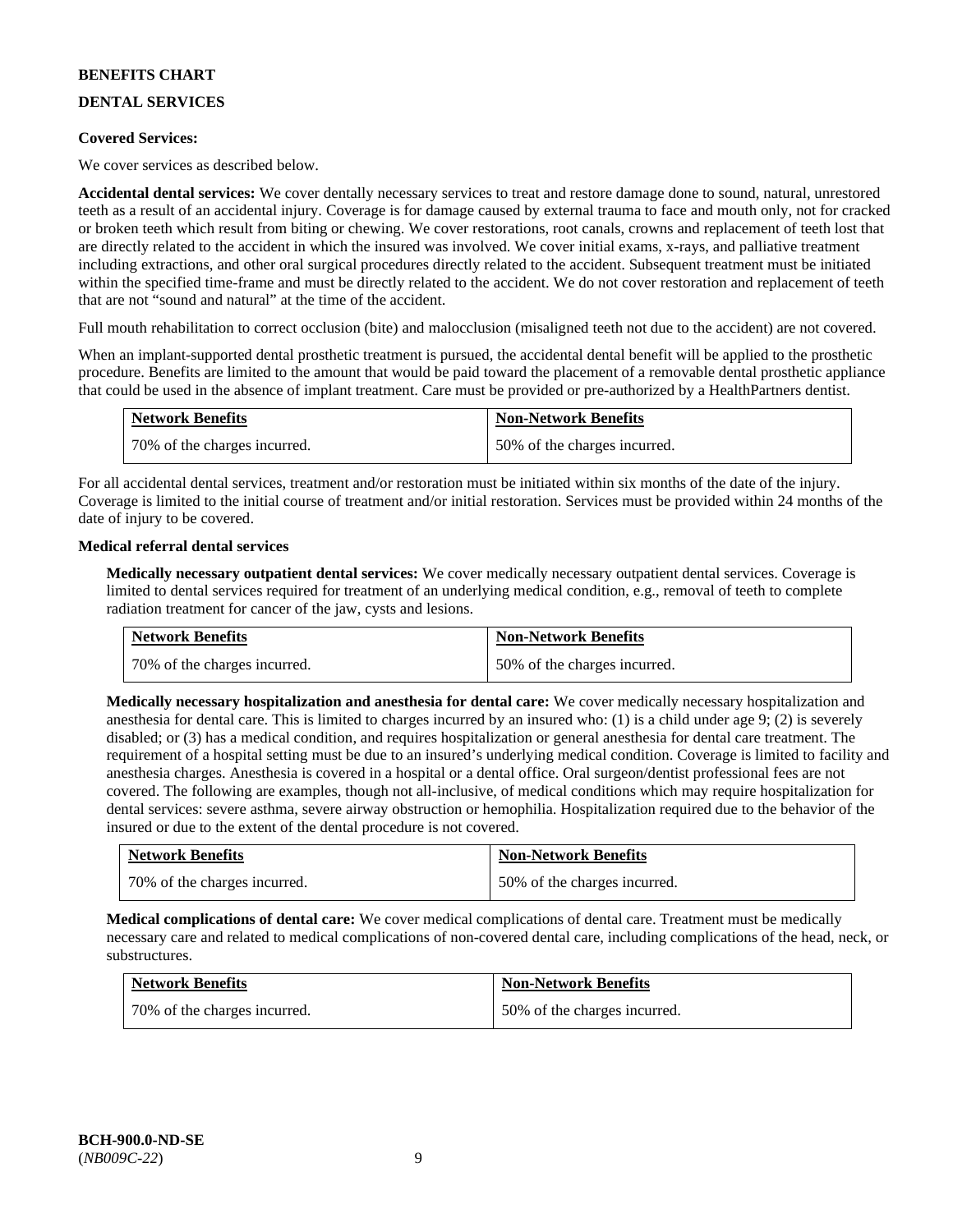**Oral surgery:** We cover oral surgery. Coverage is limited to treatment of medical conditions requiring oral surgery, such as treatment of oral neoplasm, non-dental cysts, fracture of the jaws, trauma of the mouth and jaws, and any other oral surgery procedures provided as medically necessary dental services.

| <b>Network Benefits</b>        | <b>Non-Network Benefits</b>  |
|--------------------------------|------------------------------|
| 1 70% of the charges incurred. | 50% of the charges incurred. |

**Treatment of cleft lip and cleft palate of a dependent child:** We cover treatment of cleft lip and cleft palate of a dependent child, to the limiting age in the definition of an "Eligible Dependent", including orthodontic treatment and oral surgery directly related to the cleft. Benefits for individuals age 26 up to the limiting age for coverage of the dependent are limited to inpatient or outpatient expenses arising from medical and dental treatment that was scheduled or initiated prior to the dependent turning age 19. Dental services which are not required for the treatment of cleft lip or cleft palate are not covered. If a dependent child covered under the Certificate is also covered under a dental plan which includes orthodontic services, that dental plan shall be considered primary for the necessary orthodontic services. Oral appliances are subject to the same copayment, conditions and limitations as durable medical equipment.

| <b>Network Benefits</b>      | <b>Non-Network Benefits</b>  |
|------------------------------|------------------------------|
| 70% of the charges incurred. | 50% of the charges incurred. |

**Treatment of temporomandibular disorder (TMD) and craniomandibular disorder (CMD):** We cover surgical and nonsurgical treatment of temporomandibular disorder (TMD) and craniomandibular disorder (CMD), which is medically necessary care. Dental services which are not required to directly treat TMD or CMD are not covered.

| <b>Network Benefits</b>      | <b>Non-Network Benefits</b>  |
|------------------------------|------------------------------|
| 70% of the charges incurred. | 50% of the charges incurred. |

**Not Covered:** 

- Dental treatment, procedures or services not listed in this Benefits Chart.
- Accident related dental services if treatment is (1) provided to teeth which are not sound and natural, (2) to teeth which have been restored, (3) initiated beyond six months from the date of the injury, (4) received beyond the initial treatment or restoration or (5) received beyond 24 months from the date of injury.
- Oral surgery to remove wisdom teeth, except as stated in the Pediatric Dental Amendment.
- Orthognathic treatment or procedures and all related services.
- See "Services Not Covered" in the Group Certificate.

## **DIABETES AND HYPERTENSION DISEASE MANAGEMENT PROGRAM**

## **Covered Services:**

If you meet criteria for coverage, you may qualify for the Diabetes and/or Hypertension Disease Management Program.

The program covers group health coaching which focuses on weight loss, exercise, behavior modification and health education through Omada Health.

| <b>Network Benefits</b>                                     | <b>Non-Network Benefits</b> |
|-------------------------------------------------------------|-----------------------------|
| 100% of the charges incurred.<br>Deductible does not apply. | Not applicable.             |

## **Not Covered:**

See "Services Not Covered" in the Group Certificate.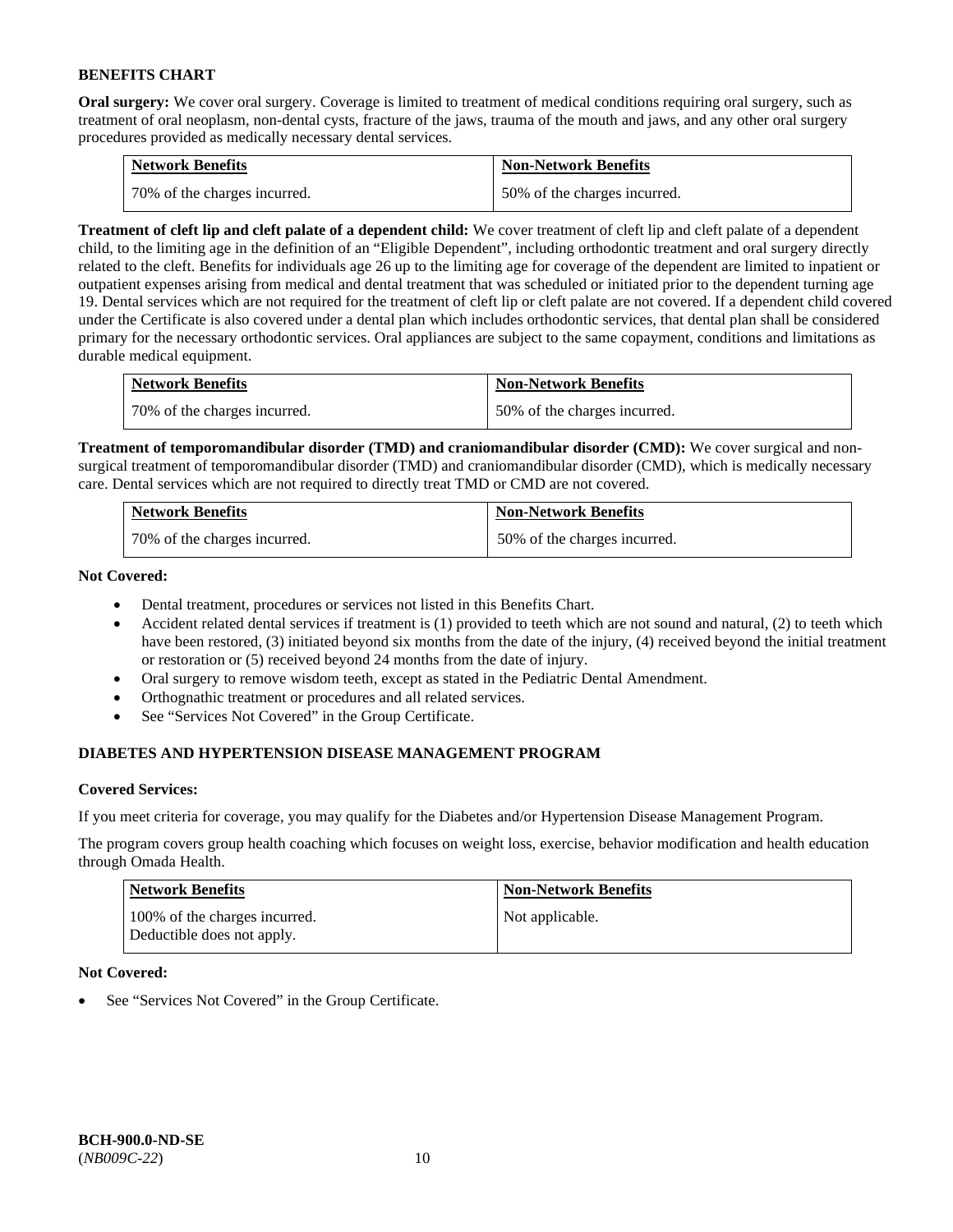## **DIABETIC EQUIPMENT AND SUPPLIES**

## **Covered Services:**

We cover physician prescribed medically appropriate and necessary drugs and supplies used in the management and treatment of diabetes for insureds with gestational, Type I or Type II diabetes including durable diabetic equipment and disposable supplies, as described below.

Certain items are only covered if your condition meets our coverage criteria and obtained through an authorized vendor. For more information on what we cover and any prior authorization requirements, call Member Services or log on to your "*my*HealthPartners" account at [healthpartners.com.](http://www.healthpartners.com/)

Insulin and medications for diabetes are covered as outpatient drugs under the "Prescription Drug Services" section.

**Pumps and pump supplies.** These include diabetic insulin pumps, diabetic infusion pumps and infusion pump supplies such as infusion sets, tubing, connectors and syringe reservoirs.

| <b>Network Benefits</b>                                | <b>Non-Network Benefits</b>  |
|--------------------------------------------------------|------------------------------|
| <b>Pumps received at a pharmacy:</b>                   | 50% of the charges incurred. |
| 70% of the charges incurred.                           |                              |
| Pumps received from a non-pharmacy approved<br>vendor: |                              |
| 70% of the charges incurred.                           |                              |

## **All other durable equipment and diabetic supplies**

Durable Diabetic Equipment and Supplies. These include continuous glucose monitoring system (CGMS), transmitter, sensors and receivers, diabetic blood glucose monitors and control/calibrating solutions (for checking accuracy or testing equipment and test strips).

Disposable Diabetic Supplies. These are one-time use supplies, including syringes, lancets, lancet devices, blood and urine ketone test strips, and needles.

Certain diabetic supplies and equipment must be purchased at a pharmacy.

| <b>Network Benefits</b>                                              | <b>Non-Network Benefits</b>  |
|----------------------------------------------------------------------|------------------------------|
| If received through a pharmacy:                                      | 50% of the charges incurred. |
| 70% of the charges incurred.                                         |                              |
| If received through a non-pharmacy provider:                         |                              |
| 70% of the charges incurred if purchased from an<br>approved vendor. |                              |

## **Limitations:**

- No more than a 93-day supply of diabetic supplies is covered and dispensed at a time.
- We require that certain diabetic supplies and equipment be purchased at a pharmacy.
- Diabetic supplies and equipment are limited to certain models and brands.
- Durable medical equipment and supplies must be obtained from or repaired by approved vendors.
- Covered services and supplies are based on established medical policies which are subject to periodic review and modification by the medical directors. Our coverage policy for diabetic supplies includes information on our required models and brands. These medical policies (medical coverage criteria) are available by calling Member Services, or logging on to your "myHealthPartners" account a[t healthpartners.com.](http://www.healthpartners.com/)

#### **Not Covered:**

- Replacement or repair of any covered items, if the items are (i) damaged or destroyed by misuse, abuse or carelessness, (ii)
- lost; or (iii) stolen.

**BCH-900.0-ND-SE** (*NB009C-22*) 11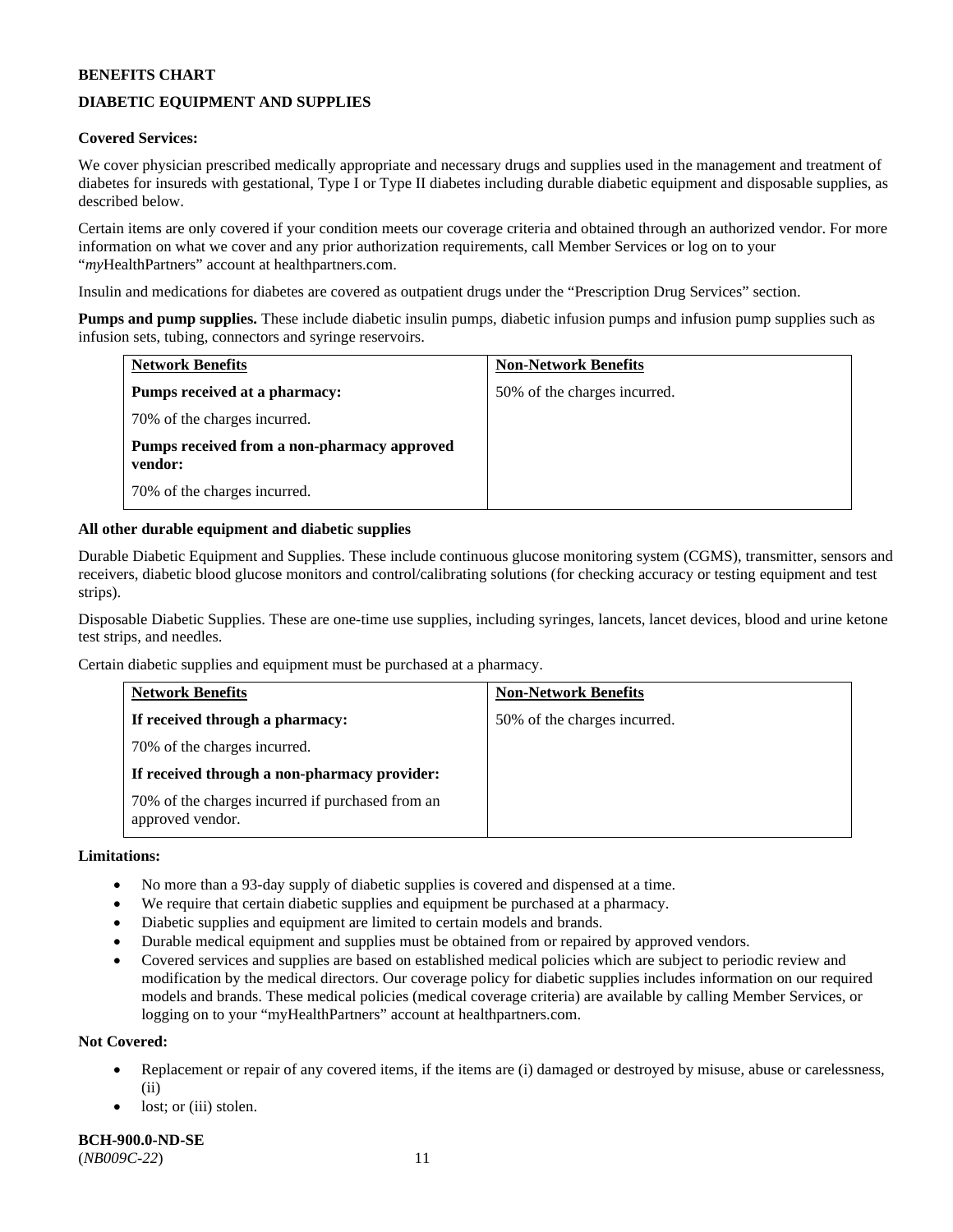- Duplicate or similar items.
- Labor and related charges for repair of any covered items which are more than the cost of replacement by an approved
- vendor.
- Batteries for monitors and equipment.
- Sales tax, mailing, delivery charges, service call charges.
- See "Services Not Covered" in the Group Certificate.

## **DIAGNOSTIC IMAGING SERVICES**

## **Covered Services:**

We cover diagnostic imaging, when ordered by a provider and provided in a clinic or outpatient hospital facility (to see the benefit level for inpatient hospital or skilled nursing facility services, see benefits under "Inpatient Hospital and Skilled Nursing Facility Services").

## **Outpatient magnetic resonance imaging (MRI) and computed tomography (CT)**

| <b>Network Benefits</b>      | <b>Non-Network Benefits</b>  |
|------------------------------|------------------------------|
| 70% of the charges incurred. | 50% of the charges incurred. |

## **All other outpatient diagnostic imaging services**

#### **Services for illness or injury**

| <b>Network Benefits</b>      | <b>Non-Network Benefits</b>  |
|------------------------------|------------------------------|
| 70% of the charges incurred. | 50% of the charges incurred. |

## **Preventive services (MRI/CT procedures are not considered preventive)**

Diagnostic imaging services associated with preventive services are covered at the benefit level shown in the "Preventive Services" section of this Benefits Chart.

#### **Not Covered:**

See "Services Not Covered" in the Group Certificate.

## **DURABLE MEDICAL EQUIPMENT, PROSTHETICS, ORTHOTICS AND SUPPLIES**

#### **Covered Services:**

We cover equipment, supplies and services, as described below. Certain items are only covered if your condition meets our coverage criteria. For more information on what we cover and any prior authorization requirements, call Member Services or log on to your "*my*HealthPartners" account at [healthpartners.com.](http://www.healthpartners.com/)

- Durable medical equipment, such as wheelchairs, ventilators, oxygen, oxygen equipment, continuous positive airway pressure (CPAP) devices, hospital beds, and related services.
- Prosthetics, including breast prostheses, artificial limbs and artificial eyes, and related supplies.
- Orthotics.
- Medical supplies, including splints, surgical stockings, casts and dressings.
- Enteral feedings.
- Special dietary treatment for Phenylketonuria (PKU) and oral amino acid based elemental formula if it meets our medical coverage criteria.

Diabetic equipment and supplies are covered under the "Diabetic Equipment and Supplies" section.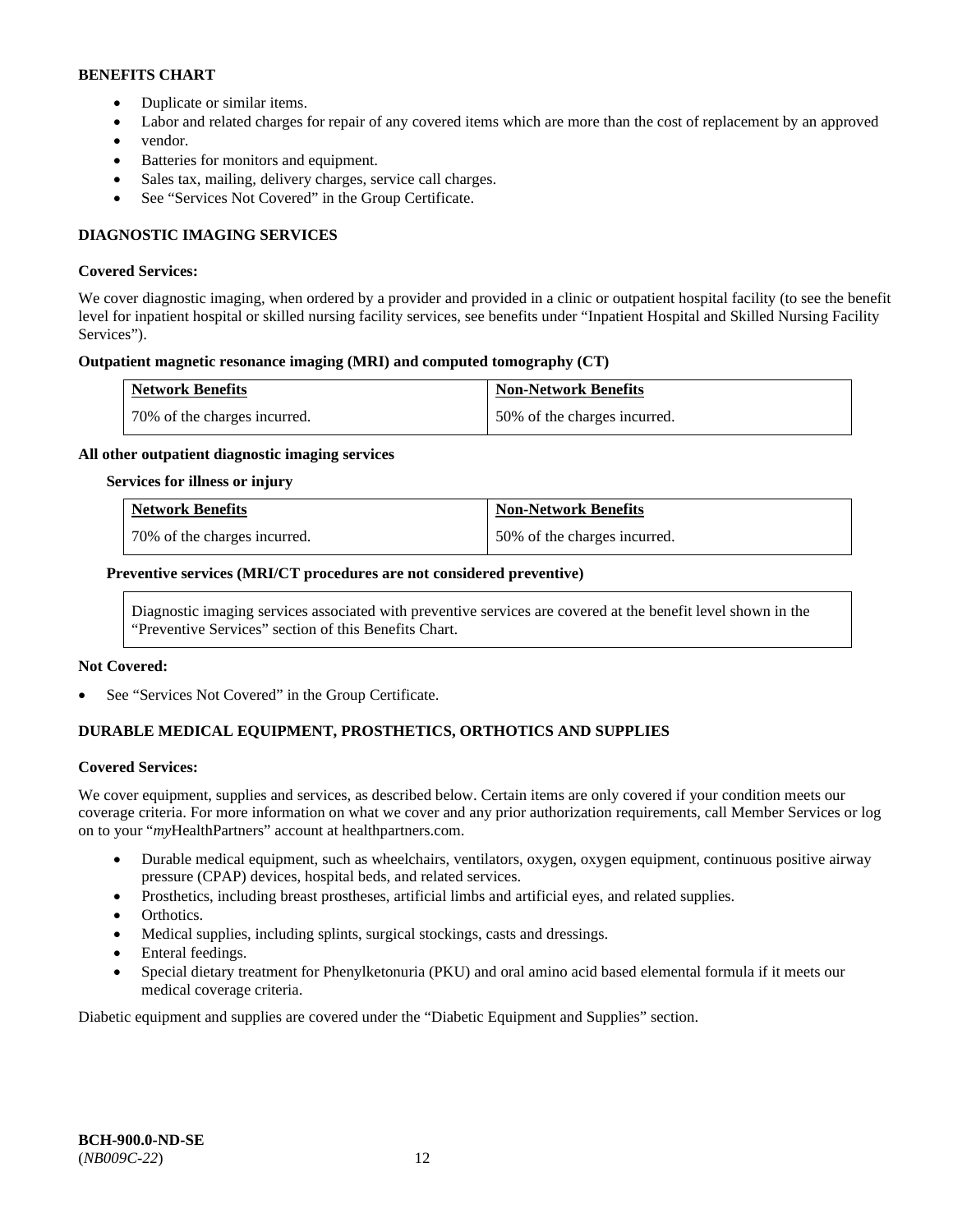## **Special dietary treatment for Phenylketonuria (PKU) if it meets our medical coverage criteria**

| <b>Network Benefits</b>                                    | <b>Non-Network Benefits</b>  |
|------------------------------------------------------------|------------------------------|
| 70% of the charges incurred.<br>Deductible does not apply. | 50% of the charges incurred. |

#### **Oral amino acid based elemental formula if it meets our medical coverage criteria**

| <b>Network Benefits</b>      | <b>Non-Network Benefits</b>  |
|------------------------------|------------------------------|
| 70% of the charges incurred. | 50% of the charges incurred. |

## **All other durable medical equipment, prosthetics, orthotics and supplies**

| <b>Network Benefits</b>      | <b>Non-Network Benefits</b>  |
|------------------------------|------------------------------|
| 70% of the charges incurred. | 50% of the charges incurred. |

## **Limitations:**

Coverage of durable medical equipment is limited by the following:

- Payment will not exceed the cost of an alternate piece of equipment or service that is effective and medically necessary.
- For prosthetic benefits, other than hair prostheses (i.e., wigs) for hair loss resulting from alopecia areata and oral appliances for cleft lip and cleft palate, payment will not exceed the cost of an alternate piece of equipment or service that is effective, medically necessary and enables insureds to conduct standard activities of daily living.
- We reserve the right to determine if an item will be approved for rental vs. purchase.
- Durable medical equipment and supplies must be obtained from or repaired by approved vendors.
- Covered services and supplies are based on established medical policies which are subject to periodic review and modification by the medical or dental directors. Our coverage policy for diabetic supplies includes information on our required models and brands. These medical policies (medical coverage criteria) are available by calling Member Services, or logging on to your "*my*HealthPartners" account at [healthpartners.com.](http://www.healthpartners.com/)

## **Not Covered:**

Items which are not eligible for coverage include, but are not limited to:

- Replacement or repair of any covered items, if the items are (i) damaged or destroyed by misuse, abuse or carelessness, (ii) lost; or (iii) stolen.
- Duplicate or similar items.
- Labor and related charges for repair of any covered items which are more than the cost of replacement by an approved vendor.
- Sales tax, mailing, delivery charges, service call charges.
- Items which are primarily educational in nature or for hygiene, vocation, comfort, convenience or recreation.
- Communication aids or devices: equipment to create, replace or augment communication abilities including, but not limited to, speech processors, receivers, communication boards, or computer or electronic assisted communication.
- Hearing aids (implantable and external, including osseointegrated or bone anchored) and their fitting, except as specifically described in this Benefits Chart. This exclusion does not apply to cochlear implants.
- Eyeglasses, contact lenses and their fitting, measurement and adjustment, except as specifically described in this Benefits Chart.
- Hair prostheses (wigs).
- Household equipment which primarily has customary uses other than medical, such as, but not limited to, exercise cycles, air purifiers, central or unit air conditioners, water purifiers, non-allergenic pillows, mattresses or waterbeds.
- Household fixtures including, but not limited to, escalators or elevators, ramps, swimming pools and saunas.
- Modifications to the structure of the home including, but not limited to, its wiring, plumbing or charges for installation of equipment.
- Vehicle, car or van modifications including, but not limited to, hand brakes, hydraulic lifts and car carrier.
- Rental equipment while owned equipment is being repaired by non-contracted vendors, beyond one month rental of medically necessary equipment.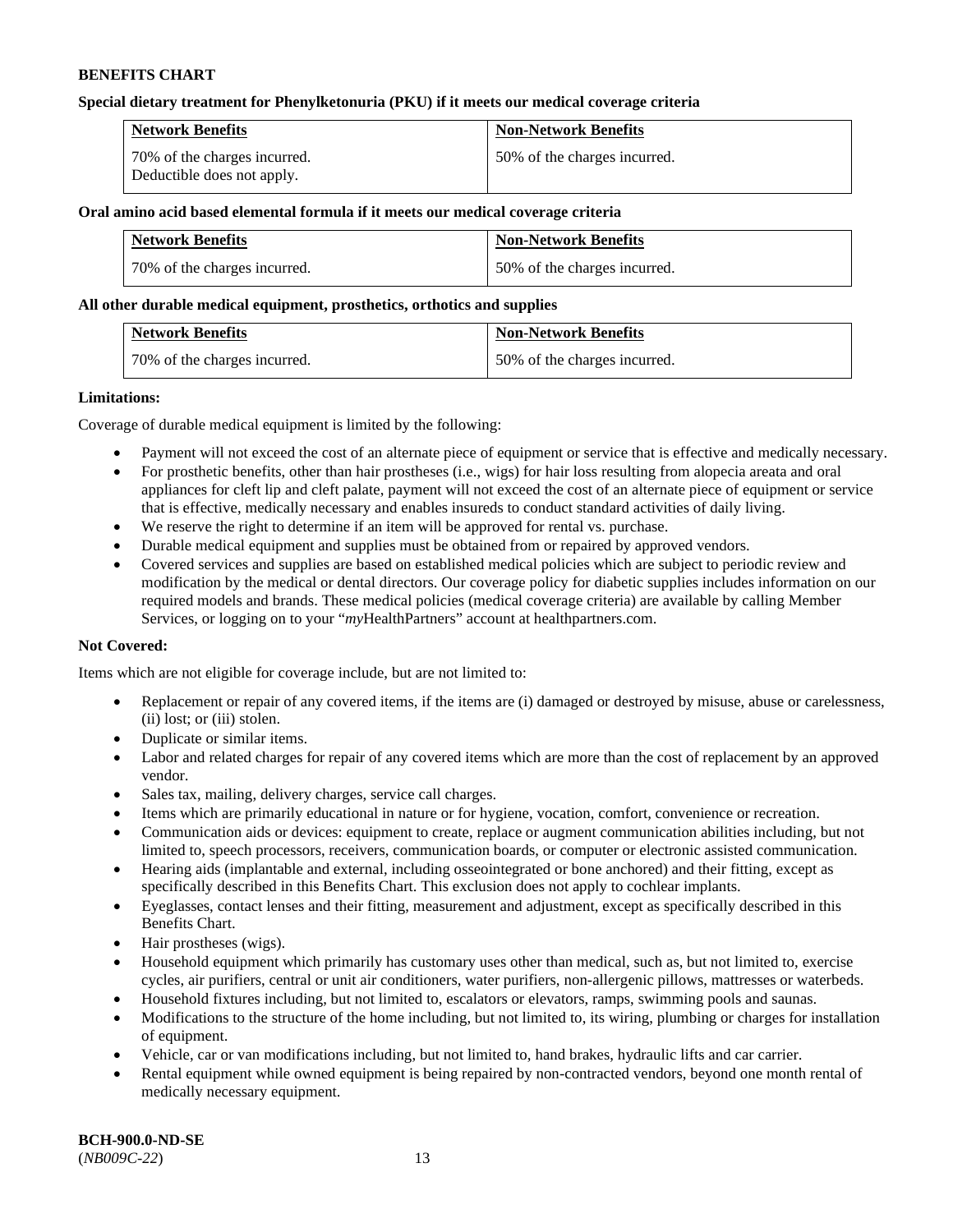- Other equipment and supplies, including but not limited to assistive devices, that we determine are not eligible for coverage.
- See "Services Not Covered" in the Group Certificate.

## **EMERGENCY AND URGENTLY NEEDED CARE SERVICES**

## **Covered Services:**

We cover services for emergency care and urgently needed care if the services are otherwise eligible for coverage under this Benefits Chart.

**Urgently needed care.** These are services to treat an unforeseen illness or injury, which are required in order to prevent a serious deterioration in your health, and which cannot be delayed until the next available clinic or office hours.

#### **Urgently needed care at clinics**

| <b>Network Benefits</b>                                                                                                                                                                                                                                                                                                                                                                                                                        | <b>Non-Network Benefits</b> |
|------------------------------------------------------------------------------------------------------------------------------------------------------------------------------------------------------------------------------------------------------------------------------------------------------------------------------------------------------------------------------------------------------------------------------------------------|-----------------------------|
| 70% of the charges incurred.                                                                                                                                                                                                                                                                                                                                                                                                                   | See Network Benefits.       |
| <b>First three visits</b>                                                                                                                                                                                                                                                                                                                                                                                                                      |                             |
| The first three urgent care visits, office visits,<br>convenience clinic visits, telephone visits and E-<br>visits (other than Virtuwell) combined in a calendar<br>year are covered at 100% not subject to the<br>deductible. Physician services are included;<br>however, charges for office procedures, laboratory,<br>radiology and other ancillary services are not<br>included and will be subject to the deductible and<br>coinsurance. |                             |

**Emergency Care.** These are services to treat: (1) the sudden, unexpected onset of illness or injury which, if left untreated or unattended until the next available clinic or office hours, would result in hospitalization, or (2) a condition requiring professional health services immediately necessary to preserve life or stabilize health. Emergency care includes emergency services as defined in Division BB, Title I, Section 102 of the Consolidated Appropriations Act of 2021. Emergency care also includes an immediate response service available on a 24-hour, seven-day-a-week basis for each child, or person, having a psychiatric crisis, a mental health crisis, or a mental health emergency.

When reviewing claims for coverage of emergency services, our medical director will take into consideration (1) a reasonable layperson's belief that the circumstances required immediate medical care that could not wait until the next working day or next available clinic appointment; (2) the time of day and day of the week the care was provided; (3) the presenting symptoms including but not limited to severe pain, to ensure that the decision to reimburse the emergency care is not made solely on the basis of the actual diagnosis.

**Emergency care in a hospital emergency room, including professional services of a physician**

| <b>Network Benefits</b>      | <b>Non-Network Benefits</b> |
|------------------------------|-----------------------------|
| 70% of the charges incurred. | See Network Benefits.       |

**Inpatient emergency care in a hospital including post-stabilization services as required under the federal No Surprises Act and its implementing regulations**

| <b>Network Benefits</b>      | <b>Non-Network Benefits</b> |
|------------------------------|-----------------------------|
| 70% of the charges incurred. | See Network Benefits.       |

**Not Covered:**

• See "Services Not Covered" in the Group Certificate.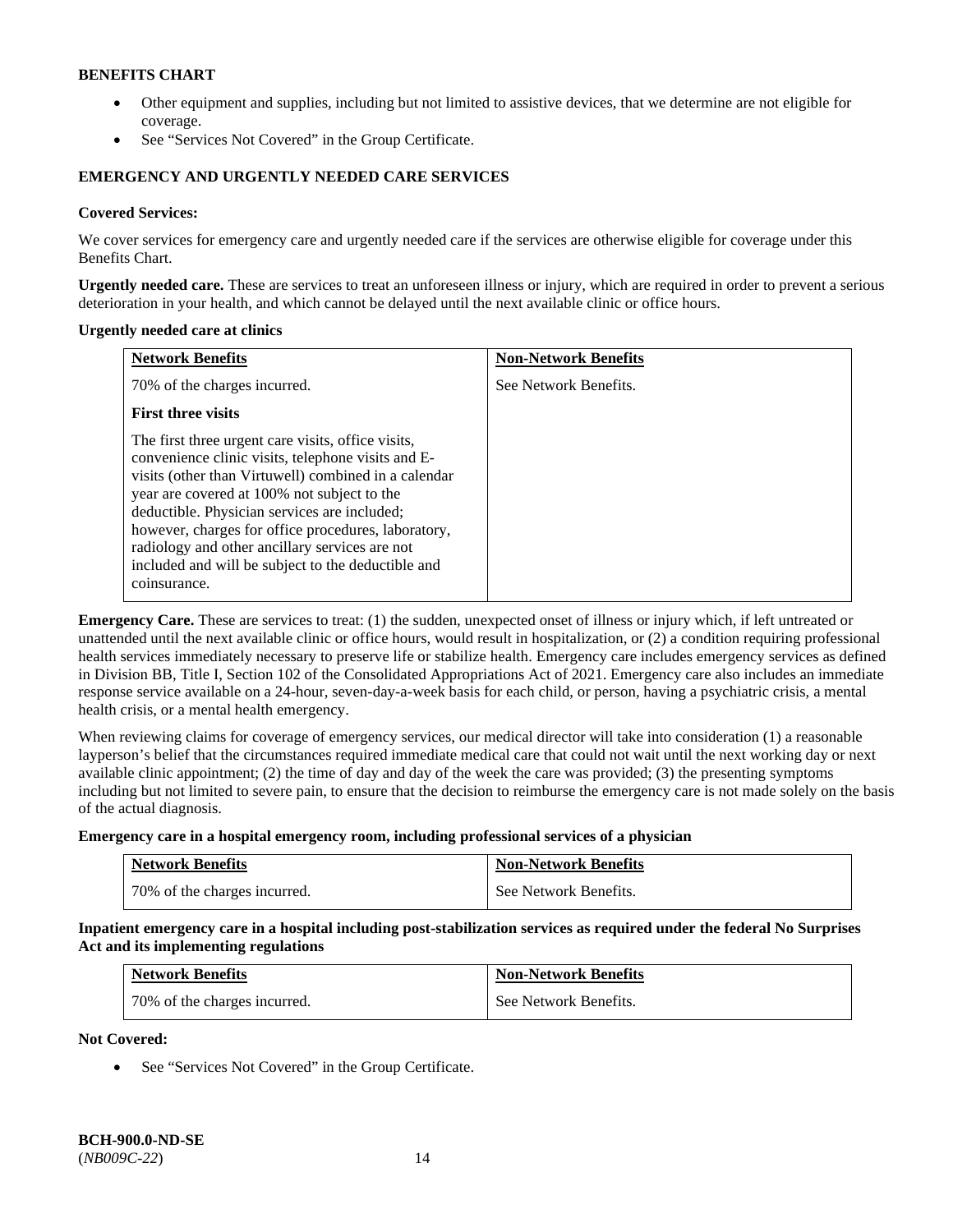## **GENE THERAPY**

## **Covered Services:**

We cover gene therapy treatment that meets our current medical coverage criteria.

| <b>Network Benefits</b>                                                                                                                                                                          | <b>Non-Network Benefits</b> |
|--------------------------------------------------------------------------------------------------------------------------------------------------------------------------------------------------|-----------------------------|
| Coverage level is same as corresponding Network<br>Benefits, depending on type of service provided<br>such as Office Visits for Illness or Injury, Inpatient<br>or Outpatient Hospital Services. | No coverage.                |

## **Limitations:**

- Gene therapy must be provided by a designated provider.
- Specific types of gene therapy are limited to therapies and conditions specified in our medical coverage criteria.

## **Not Covered:**

See "Services Not Covered" in the Group Certificate.

## **HEALTH EDUCATION**

## **Covered Services:**

We cover education for preventive services and education for the management of chronic health problems (such as diabetes). Coverage includes medical nutrition therapy, that is provided by a certified, registered, or licensed health care professional working in a program consistent with the national standards of diabetes self-management education as established by the American Diabetes Association.

| <b>Network Benefits</b>                                     | <b>Non-Network Benefits</b>  |
|-------------------------------------------------------------|------------------------------|
| 100% of the charges incurred.<br>Deductible does not apply. | 50% of the charges incurred. |

## **Not Covered:**

See "Services Not Covered" in the Group Certificate.

## **HOME HEALTH SERVICES**

## **Covered Services:**

We cover skilled nursing services, physical therapy, occupational therapy, speech therapy, respiratory therapy and other therapeutic services, non-routine prenatal and postnatal services, routine postnatal well child visits (as described in the Medical Coverage Criteria), phototherapy services for newborns, home health aide services and other eligible home health services when provided in your home, if you are homebound (i.e., unable to leave home without considerable effort due to a medical condition. Lack of transportation does not constitute homebound status). For phototherapy services for newborns and high risk prenatal services, supplies and equipment are included.

We cover total parenteral nutrition/intravenous ("TPN/IV") therapy, equipment, supplies and drugs in connection with IV therapy. IV line care kits are covered under Durable Medical Equipment.

You do not need to be homebound to receive total parenteral nutrition/intravenous ("TPN/IV") therapy.

We cover palliative care benefits. Palliative care includes symptom management, education and establishing goals of care. We waive the requirement that you be homebound for a limited number of home visits for palliative care (as shown in this Benefits Chart), if you have a life-threatening, non-curable condition which has a prognosis of survival of two years or less. Additional palliative care visits are eligible under the home health services benefit if you are homebound and meet all other requirements defined in this section.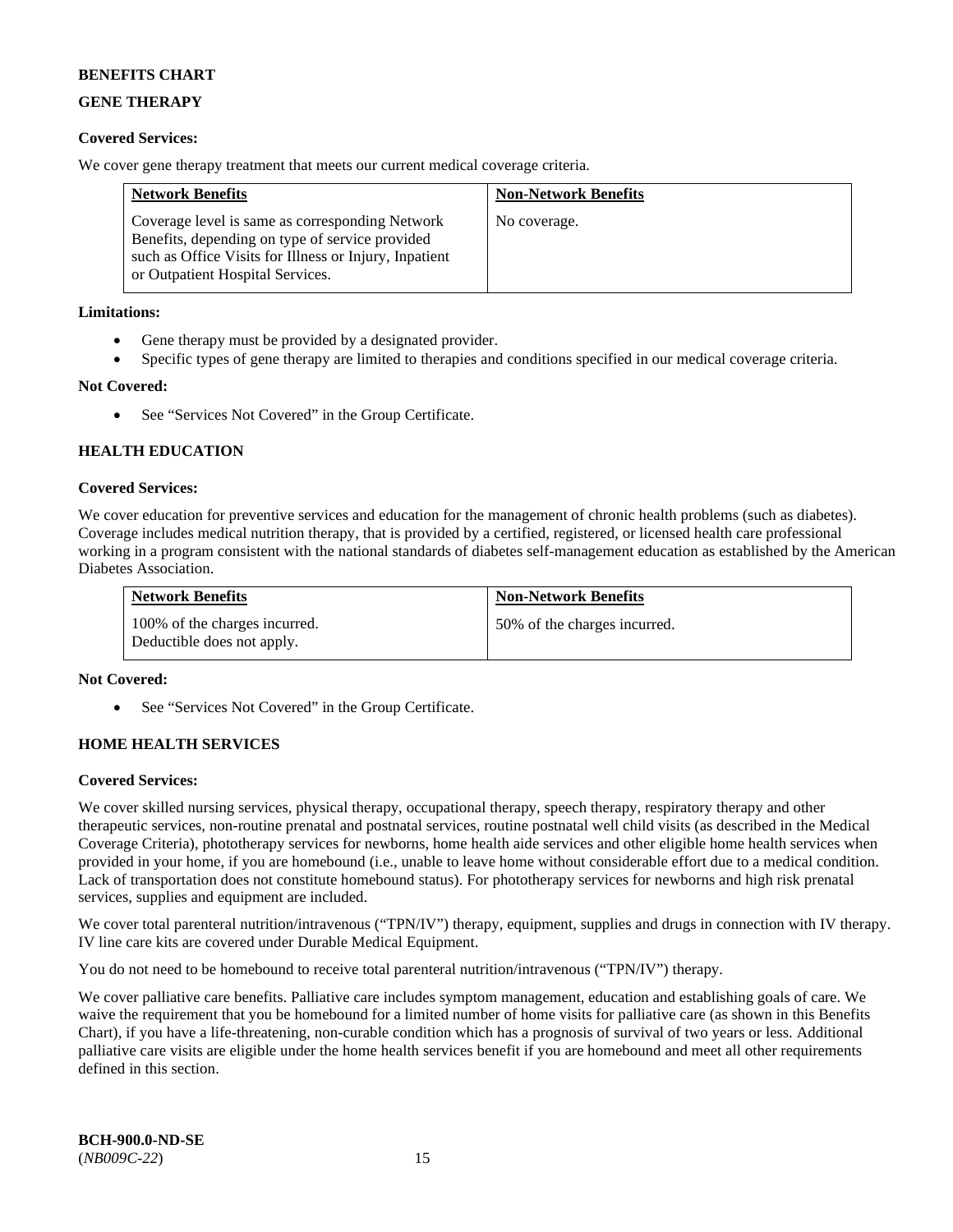Home health services are eligible and covered only when:

- medically necessary; and
- provided as rehabilitative care, terminal care or maternity care; and
- ordered by a physician, and included in the written home care plan.

#### **Physical therapy, occupational therapy, speech therapy, respiratory therapy, home health aide services and palliative care**

| <b>Network Benefits</b>      | <b>Non-Network Benefits</b>  |
|------------------------------|------------------------------|
| 70% of the charges incurred. | 50% of the charges incurred. |

#### **TPN/IV therapy, skilled nursing services, non-routine prenatal/postnatal services and phototherapy**

| <b>Network Benefits</b>      | <b>Non-Network Benefits</b>  |
|------------------------------|------------------------------|
| 70% of the charges incurred. | 50% of the charges incurred. |

Each 24-hour visit (or shifts of up to 24-hour visits) equals one visit and counts toward the Maximum visits for all other services shown below. Any visit that lasts less than 24 hours, regardless of the length of the visit, will count as one visit toward the Maximum visits for all other services shown below. All visits must be medically necessary and benefit eligible.

## **Routine postnatal well child visits**

| <b>Network Benefits</b>                                     | <b>Non-Network Benefits</b>  |
|-------------------------------------------------------------|------------------------------|
| 100% of the charges incurred.<br>Deductible does not apply. | 50% of the charges incurred. |

## **Maximum visits for palliative care**

If you are eligible to receive palliative care in the home and you are not homebound, there is a maximum of 12 visits per calendar year.

## **Maximum visits for all other services**

All other home health services are limited to 40 visits per calendar year. The routine postnatal well child visit does not count toward the visit limit.

#### **Limitations:**

- Home health services are not provided as a substitute for a primary caregiver in the home or as relief (respite) for a primary caregiver in the home. We will not reimburse family members or residents in your home for the above services.
- A service shall not be considered a skilled nursing service merely because it is performed by, or under the direct supervision of, a licensed nurse. Where a service (such as tracheotomy suctioning or ventilator monitoring) or like services, can be safely and effectively performed by a non-medical person (or self-administered), without the direct supervision of a licensed nurse, the service shall not be regarded as a skilled nursing service, whether or not a skilled nurse actually provides the service. The unavailability of a competent person to provide a non-skilled service shall not make it a skilled service when a skilled nurse provides it. Only the skilled nursing component of so-called "blended" services (i.e. services which include skilled and non-skilled components) are covered under this Benefits Chart.

#### **Not Covered:**

- Financial or legal counseling services.
- Housekeeping or meal services in your home.
- Private duty nursing services.
- Vocational rehabilitation and recreational or educational therapy. Recreation therapy is therapy provided solely for the purpose of recreation, including but not limited to: (a) requests for physical therapy or occupational therapy to improve athletic ability, and (b) braces or guards to prevent sports injuries.
- See "Services Not Covered" in the Group Certificate.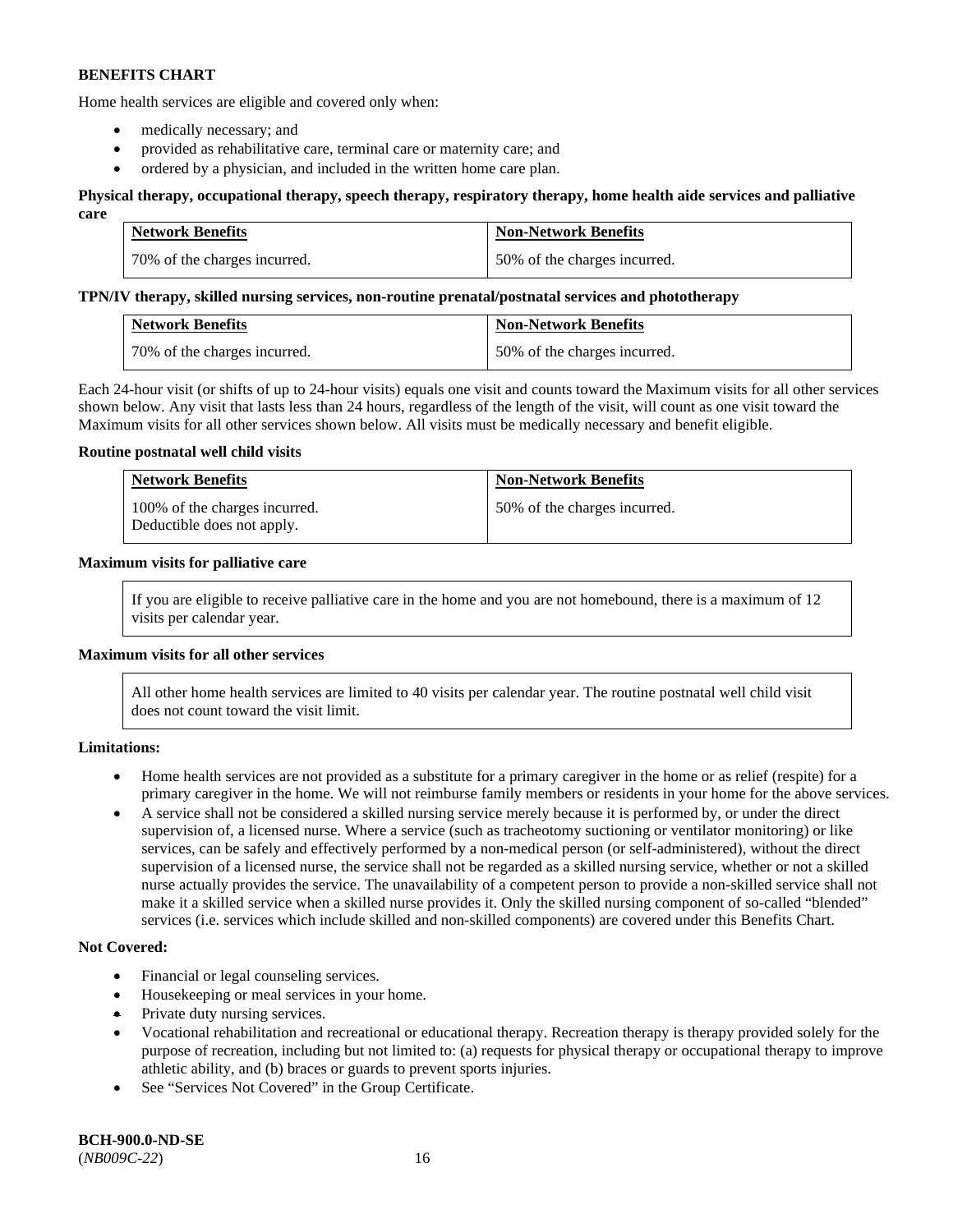## **HOME HOSPICE SERVICES**

## **Applicable Definitions:**

**Part-time.** This is up to two hours of service per day, more than two hours is considered continuous care.

**Continuous Care.** This is from two to twelve hours of service per day provided by a registered nurse, licensed practical nurse, or home health aide, during a period of crisis in order to maintain a terminally ill patient at home.

**Appropriate Facility.** This is a nursing home, hospice residence, or other inpatient facility.

**Custodial Care Related to Hospice Services.** This means providing assistance in the activities of daily living and the care needed by a terminally ill patient which can be provided by primary caregiver (i.e., family member or friend) who is responsible for the patient's home care.

## **Covered Services:**

**Home Hospice Program.** We cover the services described below if you are terminally ill and accepted as a home hospice program participant. You must meet the eligibility requirements of the program, and elect to receive services through the home hospice program. The services will be provided in your home, with inpatient care available when medically necessary as described below. If you elect to receive hospice services, you do so in lieu of curative treatment for your terminal illness for the period you are enrolled in the home hospice program.

**Eligibility:** In order to be eligible to be enrolled in the home hospice program, you must: (1) be a terminally ill patient (prognosis of six months or less); (2) have chosen a palliative treatment focus (i.e., emphasizing comfort and supportive services rather than treatment attempting to cure the disease or condition); and (3) continue to meet the terminally ill prognosis as reviewed by our medical director or his or her designee over the course of care. You may withdraw from the home hospice program at any time.

**Eligible Services:** Hospice services include the following services provided in accordance with an approved hospice treatment plan.

- Home Health Services:
	- o Part-time care provided in your home by an interdisciplinary hospice team (which may include a physician, nurse, social worker, and spiritual counselor) and medically necessary home health services are covered.
	- o One or more periods of continuous care in your home or in a setting which provides day care for pain or symptom management, when medically necessary, will be covered.
- Inpatient Services: We cover medically necessary inpatient services.
- Other Services:
	- o Respite care is covered for care in your home or in an appropriate facility, to give your primary caregivers (i.e., family members or friends) rest and/or relief when necessary in order to maintain a terminally ill patient at home.
	- o Medically necessary medications for pain and symptom management.
	- o Semi-electric hospital beds and other durable medical equipment are covered.
	- Emergency and non-emergency care is covered.

| <b>Network Benefits</b>      | <b>Non-Network Benefits</b>  |
|------------------------------|------------------------------|
| 70% of the charges incurred. | 50% of the charges incurred. |

Respite care is limited to five days per episode and respite care and continuous care combined are limited to 30 days.

## **Not Covered:**

- Financial or legal counseling services.
- Housekeeping or meal services in your home.
- Custodial or maintenance care related to hospice services, whether provided in the home or in a nursing home.
- Any service not specifically described as covered services under this home hospice services benefits.
- Any services provided by members of your family or residents in your home.
- See "Services Not Covered" in the Group Certificate.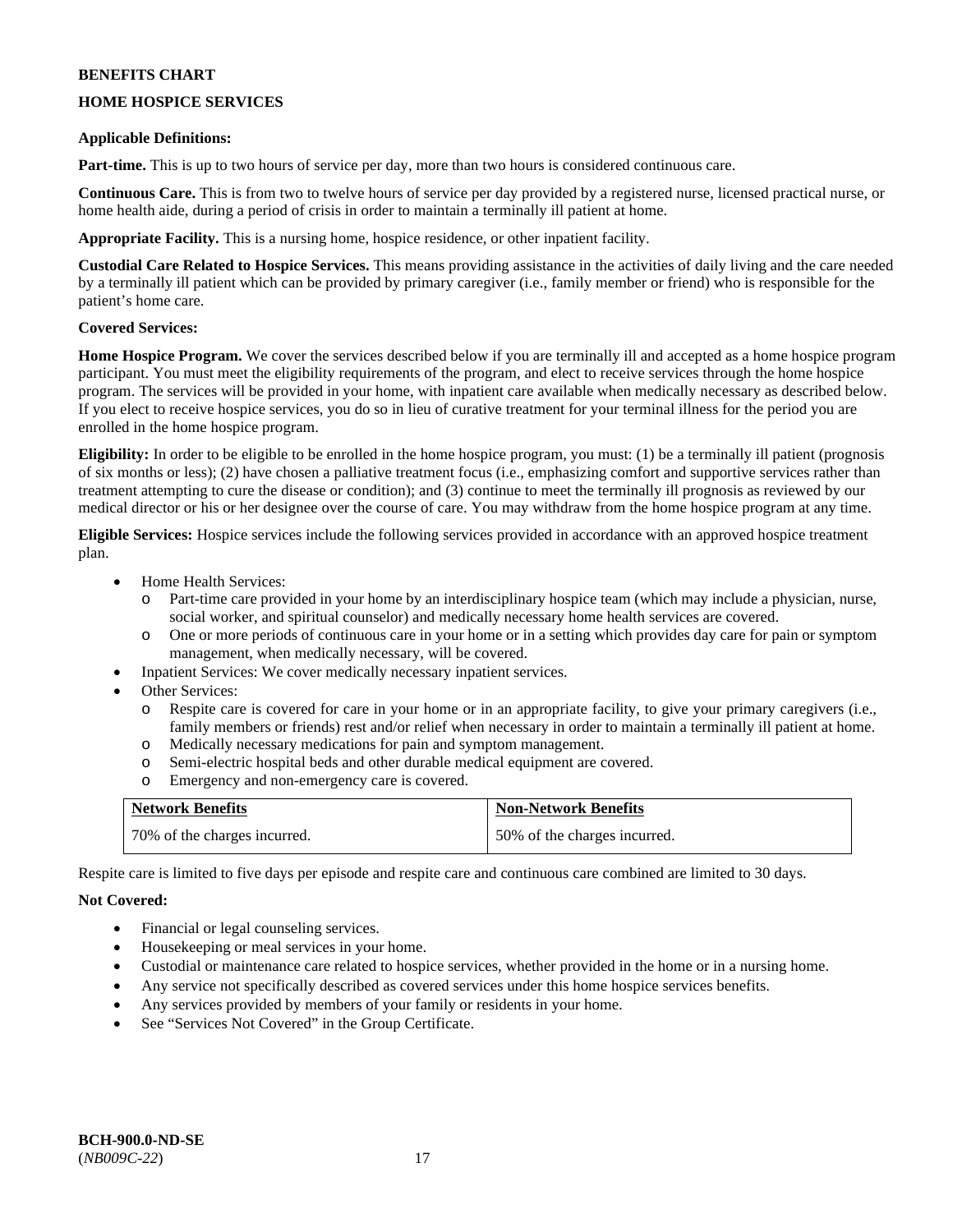## **HOSPITAL AND SKILLED NURSING FACILITY SERVICES**

### **Covered Services:**

We cover services as described below.

## **Medical or surgical hospital services**

**Inpatient hospital services:** We cover the following medical or surgical services, for the treatment of acute illness or injury, which require the level of care only provided in an acute care facility. These services must be authorized by a physician.

Inpatient hospital services include: room and board; the use of operating or maternity delivery rooms; intensive care facilities; newborn nursery facilities; general nursing care, anesthesia, laboratory and diagnostic imaging services, reconstructive surgery, radiation therapy, physical therapy, prescription drugs or other medications administered during treatment, blood and blood products (unless replaced), and blood derivatives, and other diagnostic or treatment related hospital services; physician and other professional medical and surgical services provided while in the hospital, including gender confirmation surgery that meets medical coverage criteria.

Services for items for personal convenience, such as television rental, are not covered.

Group health plans and health insurance issuers generally may not, under Federal law, restrict benefits for any hospital length of stay in connection with childbirth for the mother of newborn child to less than 48 hours following a vaginal delivery, or less than 96 hours following a caesarean section. However, Federal law generally does not prohibit the mother's or newborn's attending provider, after consulting with the mother, from discharging the mother or her newborn earlier than 48 hours (or 96 hours as applicable). In any case plans and issuers may not, under Federal law, require that a provider obtain authorization from the plan or the insurance issuer for prescribing a length of stay not in excess of 48 hours (or 96 hours).

| <b>Network Benefits</b>        | <b>Non-Network Benefits</b>  |
|--------------------------------|------------------------------|
| 1 70% of the charges incurred. | 50% of the charges incurred. |

Each insured's admission or confinement, including that of a newborn child, is separate and distinct from the admission or confinement of any other insured.

**Outpatient hospital, ambulatory care or surgical facility services:** We cover the following medical and surgical services, for diagnosis or treatment of illness or injury on an outpatient basis. These services must be authorized by a physician.

Outpatient services include: use of operating rooms, maternity delivery rooms or other outpatient departments, rooms or facilities; and the following outpatient services: general nursing care, anesthesia, laboratory and diagnostic imaging services, reconstructive surgery, radiation therapy, physical therapy, drugs administered during treatment, blood and blood products (unless replaced), and blood derivatives, and other diagnostic or treatment related outpatient services; physician and other professional medical and surgical services provided while an outpatient, including gender confirmation surgery that meets medical coverage criteria.

For Network Benefits, non-emergent, scheduled outpatient Magnetic Resonance Imaging (MRI) and Computed Tomography (CT) must be provided at a designated facility. Your physician or facility will obtain or verify prior authorization for these services, as needed.

| <b>Network Benefits</b>      | <b>Non-Network Benefits</b>  |
|------------------------------|------------------------------|
| 70% of the charges incurred. | 50% of the charges incurred. |

To see the benefit level for diagnostic imaging services, laboratory services and physical therapy, see the benefits under Diagnostic Imaging Services, Laboratory Services and Physical Therapy in this Benefits Chart.

**Skilled nursing facility care:** We cover room and board, daily skilled nursing and related ancillary services for post-acute treatment and rehabilitative care of illness or injury, that meets medical coverage criteria.

| <b>Network Benefits</b>                      | <b>Non-Network Benefits</b>                  |
|----------------------------------------------|----------------------------------------------|
| 70% of the charges incurred.                 | 50% of the charges incurred.                 |
| Limited to 30 day maximum per calendar year. | Limited to 30 day maximum per calendar year. |

Each day of services provided under the Network Benefits and Non-Network Benefits, combined, counts toward the maximums shown above.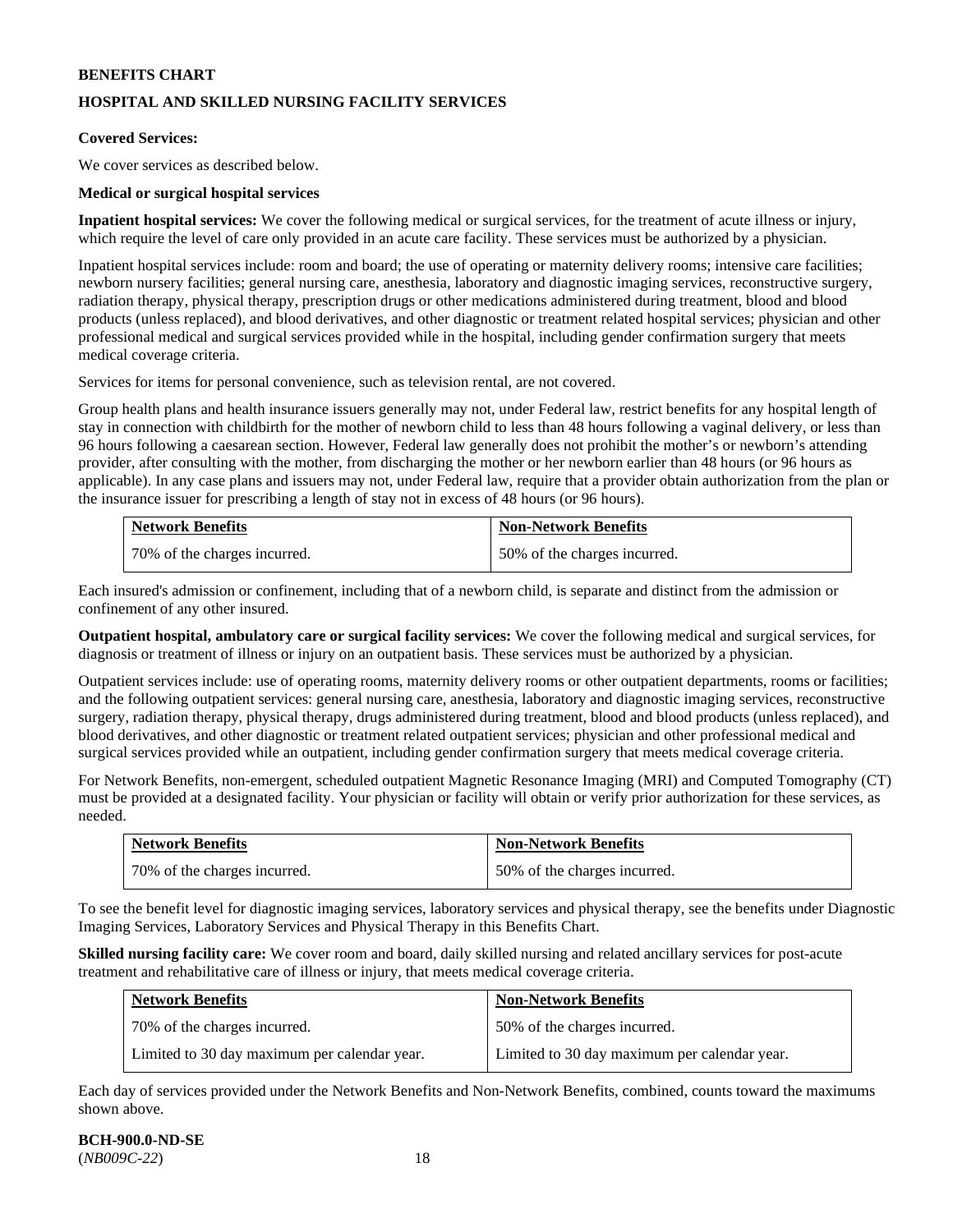## **Not Covered:**

- Services for items for personal convenience, such as television rental, are not covered.
- See "Services Not Covered" in the Group Certificate.

## **INFERTILITY DIAGNOSIS**

## **Covered Services:**

We cover the diagnosis of infertility. These services include diagnostic procedures and tests provided in connection with an infertility evaluation, office visits and consultations to diagnose infertility.

| <b>Network Benefits</b>      | <b>Non-Network Benefits</b>  |
|------------------------------|------------------------------|
| 70% of the charges incurred. | 50% of the charges incurred. |

Coverage is limited to office visits and consultations to diagnose infertility. Treatment is not covered.

## **Not Covered:**

- Infertility/fertility treatment, including but not limited to, office visits, laboratory services, diagnostic imaging services and fertility drugs, reversal of sterilization, and sperm, ova or embryo acquisition, retrieval or storage; however, we do cover office visits and consultations to diagnose infertility.
- Services related to the establishment of surrogate pregnancy and fees for a surrogate. However, pregnancy and maternity services are covered for an insured under this Benefits Chart, including a surrogate pregnancy.
- See "Services Not Covered" in the Group Certificate.

## **LABORATORY SERVICES**

## **Covered Services:**

We cover laboratory tests when ordered by a provider and provided in a clinic or outpatient hospital facility. To see the benefit level for inpatient hospital or skilled nursing facility services, see benefits under "Inpatient Hospital and Skilled Nursing Facility Services" in this Benefits Chart.

#### **Prostate-specific antigen (PSA) testing**

| <b>Network Benefits</b>      | <b>Non-Network Benefits</b>  |
|------------------------------|------------------------------|
| 70% of the charges incurred. | 50% of the charges incurred. |

#### **All other laboratory services**

#### **Services for illness or injury**

| <b>Network Benefits</b>      | <b>Non-Network Benefits</b>  |
|------------------------------|------------------------------|
| 70% of the charges incurred. | 50% of the charges incurred. |

#### **Preventive services**

Laboratory services associated with preventive services are covered at the benefit level shown in the "Preventive Services" section of this Benefits Chart.

#### **Not Covered:**

• See "Services Not Covered" in the Group Certificate.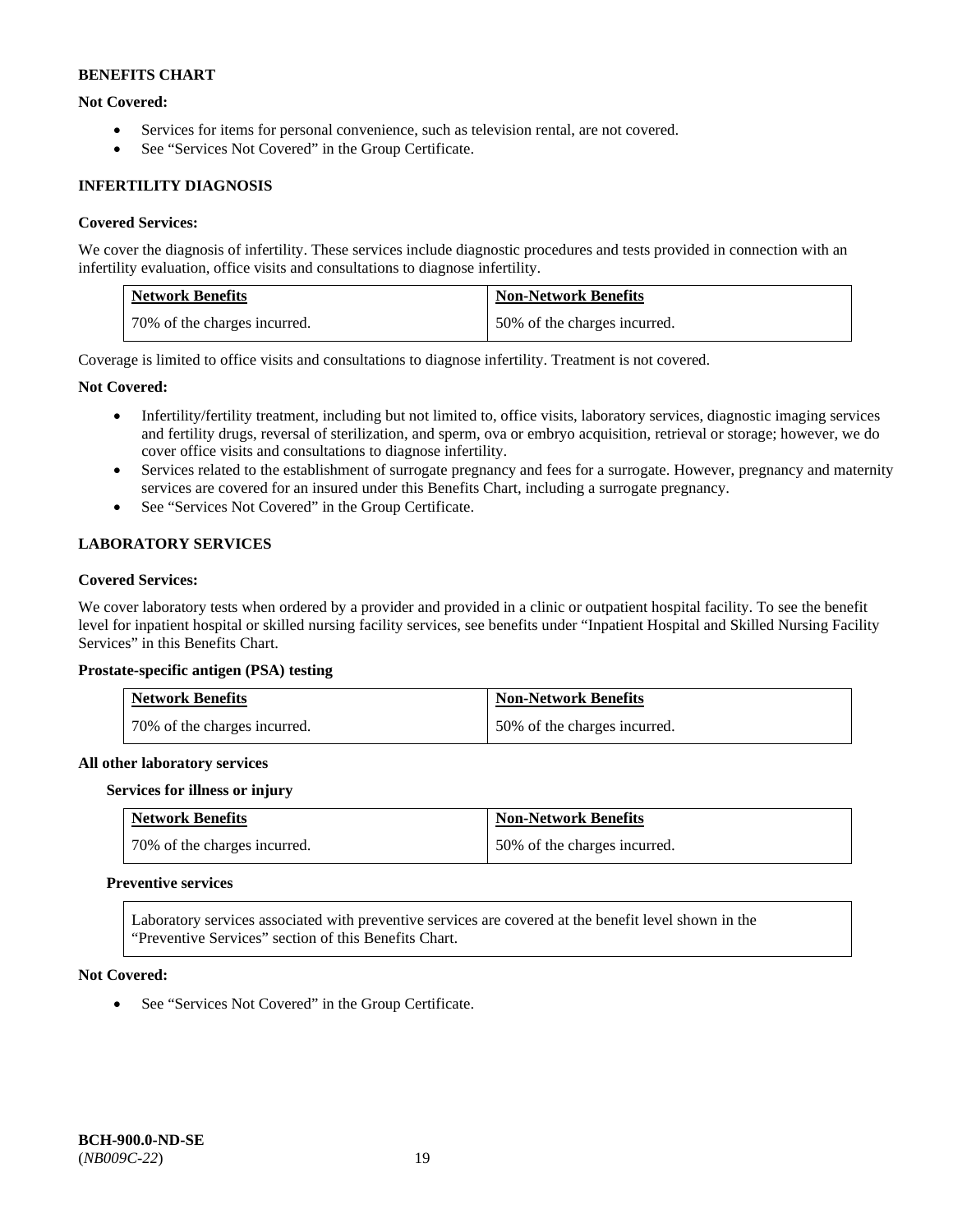## **MASTECTOMY RECONSTRUCTION BENEFIT**

## **Covered Services:**

We cover reconstruction of the breast on which the mastectomy has been performed; surgery and reconstruction of the other breast to produce symmetrical appearance, and prostheses and physical complications of all stages of mastectomy, including lymphedemas.

| <b>Network Benefits</b>                                | <b>Non-Network Benefits</b>                            |
|--------------------------------------------------------|--------------------------------------------------------|
| Coverage level is same as corresponding Network        | Coverage level is same as corresponding Non-           |
| Benefits, depending on type of service provided,       | Network Benefits, depending on type of service         |
| such as Office Visits for Illness or Injury, Inpatient | provided, such as Office Visits for Illness or Injury, |
| or Outpatient Hospital Services.                       | Inpatient or Outpatient Hospital Services.             |

## **Not Covered:**

• See "Services Not Covered" in the Group Certificate.

## **MEDICATION THERAPY DISEASE MANAGEMENT PROGRAM**

## **Covered Services:**

If you meet our criteria for coverage, you may qualify for our Medication Therapy Disease Management program.

The program covers consultations with a designated pharmacist.

Covered services are based on established medical policies, which are subject to periodic review and modification by the medical directors. These medical policies (medical coverage criteria) are available online by logging on to your "*my*HealthPartners" account a[t healthpartners.com](http://www.healthpartners.com/) or by calling Member Services.

| <b>Network Benefits</b>                                     | <b>Non-Network Benefits</b> |
|-------------------------------------------------------------|-----------------------------|
| 100% of the charges incurred.<br>Deductible does not apply. | No coverage.                |

#### **Not Covered:**

See "Services Not Covered" in the Group Certificate.

## **OFFICE VISITS FOR ILLNESS OR INJURY**

#### **Covered Services:**

We cover the following when medically necessary: professional medical and surgical services and related supplies, including biofeedback, of physicians and other health care providers; blood and blood products (unless replaced) and blood derivatives.

We cover diagnosis and treatment of illness or injury to the eyes. Where contact or eyeglass lenses are prescribed as medically necessary for the post-operative treatment of cataracts or for the treatment of aphakia, acute or chronic corneal pathology, or keratoconus, we cover the initial evaluation, lenses and fitting. Insureds must pay for lens replacement beyond the initial pair.

Services received via video, e-visit or telephone are covered under the "Telehealth/Telemedicine Services" section.

#### **Office visits**

| <b>Network Benefits</b>      | <b>Non-Network Benefits</b>  |
|------------------------------|------------------------------|
| 70% of the charges incurred. | 50% of the charges incurred. |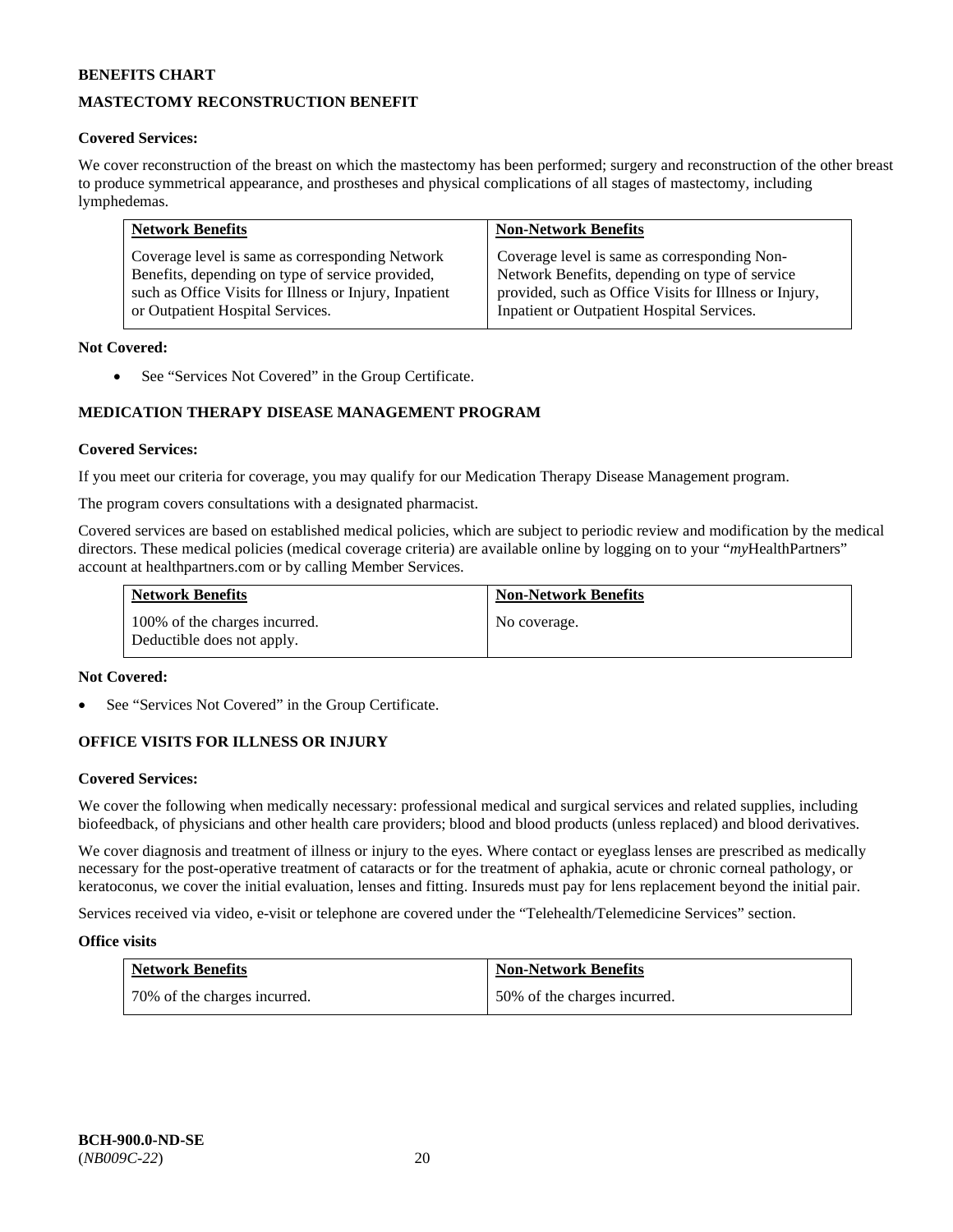#### **Convenience clinics**

| <b>Network Benefits</b>      | <b>Non-Network Benefits</b>  |
|------------------------------|------------------------------|
| 70% of the charges incurred. | 50% of the charges incurred. |

#### **First three visits**

The first three urgent care visits, office visits, convenience clinic visits, telephone visits and Evisits (other than Virtuwell) combined in a calendar year are covered at 100% per visit, not subject to the deductible. Then services will be covered at the coinsurance/copayment and deductible indicated for urgent care visits, office visits, convenience clinic visits, telephone visits and E-visits (other than Virtuwell).

Physician services are included; however, charges for office procedures, laboratory, radiology and other ancillary services are not included and will be subject to the deductible and coinsurance.

## **Injections administered in a physician's office, other than immunizations**

#### **Allergy injections**

| <b>Network Benefits</b>      | <b>Non-Network Benefits</b>  |
|------------------------------|------------------------------|
| 70% of the charges incurred. | 50% of the charges incurred. |

## **All other injections**

| <b>Network Benefits</b>      | <b>Non-Network Benefits</b>  |
|------------------------------|------------------------------|
| 70% of the charges incurred. | 50% of the charges incurred. |

## **Not Covered:**

- Court ordered treatment.
- See "Services Not Covered" in the Group Certificate.

## **PEDIATRIC EYEWEAR**

#### **Covered Services:**

We cover pediatric eyewear for children.

Routine eye exams are covered under the "Preventive Services" section.

| <b>Network Benefits</b>        | <b>Non-Network Benefits</b> |
|--------------------------------|-----------------------------|
| 1 70% of the charges incurred. | No coverage.                |

#### **Limitations:**

- Coverage under this provision will continue until the end of the month in which the child turns age 19.
	- Limited to one of the following per calendar year:
		- o one pair of eyeglasses including one set of prescription lenses, frames from our designated eyewear collection, and anti-scratch coating; or
		- o one pair of non-disposable contact lenses; or
		- o a one-year supply of disposable contact lenses.
- Contact lens fittings are limited to two per calendar year.

# **BCH-900.0-ND-SE**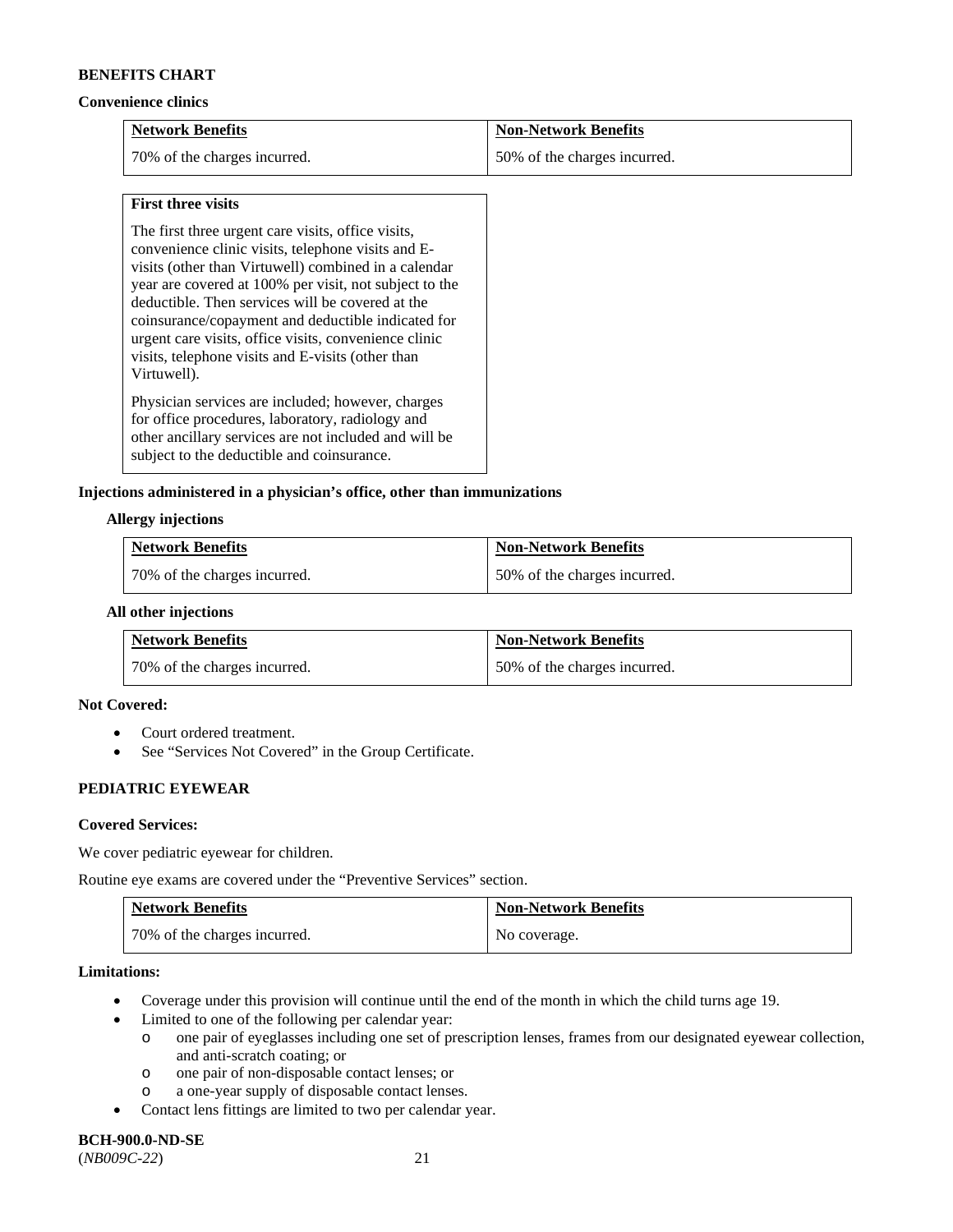## **Not Covered:**

- Frames that are not included in our designated eyewear collection. However, one pair of lenses will be covered if an insured
- chooses frames outside our designated eyewear collection.
- More than one pair of lenses or frames or non-disposable contacts per calendar year, regardless of the reason. This includes replacement of eyeglasses or contact lenses due to loss, breakage, theft, or change in prescription.
- Safety glasses or goggles for sports or vocational reasons.
- Upgrades including, but not limited to, UV protection and no-line multifocal lenses.
- See "Services Not Covered" in the Group Certificate.

## **PHYSICAL THERAPY, OCCUPATIONAL THERAPY AND SPEECH THERAPY**

#### **Covered Services:**

We cover the following physical therapy, occupational therapy and speech therapy services:

- Medically necessary rehabilitative care to correct the effects of illness or injury.
- Habilitative care rendered for congenital, developmental or medical conditions which have significantly limited the successful initiation of normal speech and normal motor development.

Massage therapy which is performed in conjunction with other treatment/modalities by a physical or occupational therapist, is part of a prescribed treatment plan and is not billed separately is covered.

We cover services provided in a clinic. We also cover physical therapy provided in an outpatient hospital facility. To see the benefit level for inpatient hospital or skilled nursing facility services, see benefits under "Inpatient Hospital and Skilled Nursing Facility Services."

#### **Rehabilitative care**

| <b>Network Benefits</b>      | <b>Non-Network Benefits</b>  |
|------------------------------|------------------------------|
| 70% of the charges incurred. | 50% of the charges incurred. |

## **Maximum Visits**

- Physical Therapy is limited to 30 visits per calendar year.
- Occupational Therapy is limited to 30 visits per calendar year.
- Speech Therapy is limited to 30 visits per calendar year.

## **Habilitative care**

| <b>Network Benefits</b>      | <b>Non-Network Benefits</b>  |
|------------------------------|------------------------------|
| 70% of the charges incurred. | 50% of the charges incurred. |

#### **Maximum Visits**

- Physical Therapy is limited to 30 visits per calendar year.
- Occupational Therapy is limited to 30 visits per calendar year.
- Speech Therapy is limited to 30 visits per calendar year.

#### **Not Covered:**

- Massage therapy for the purpose of comfort or convenience of the insured.
- See "Services Not Covered" in the Group Certificate.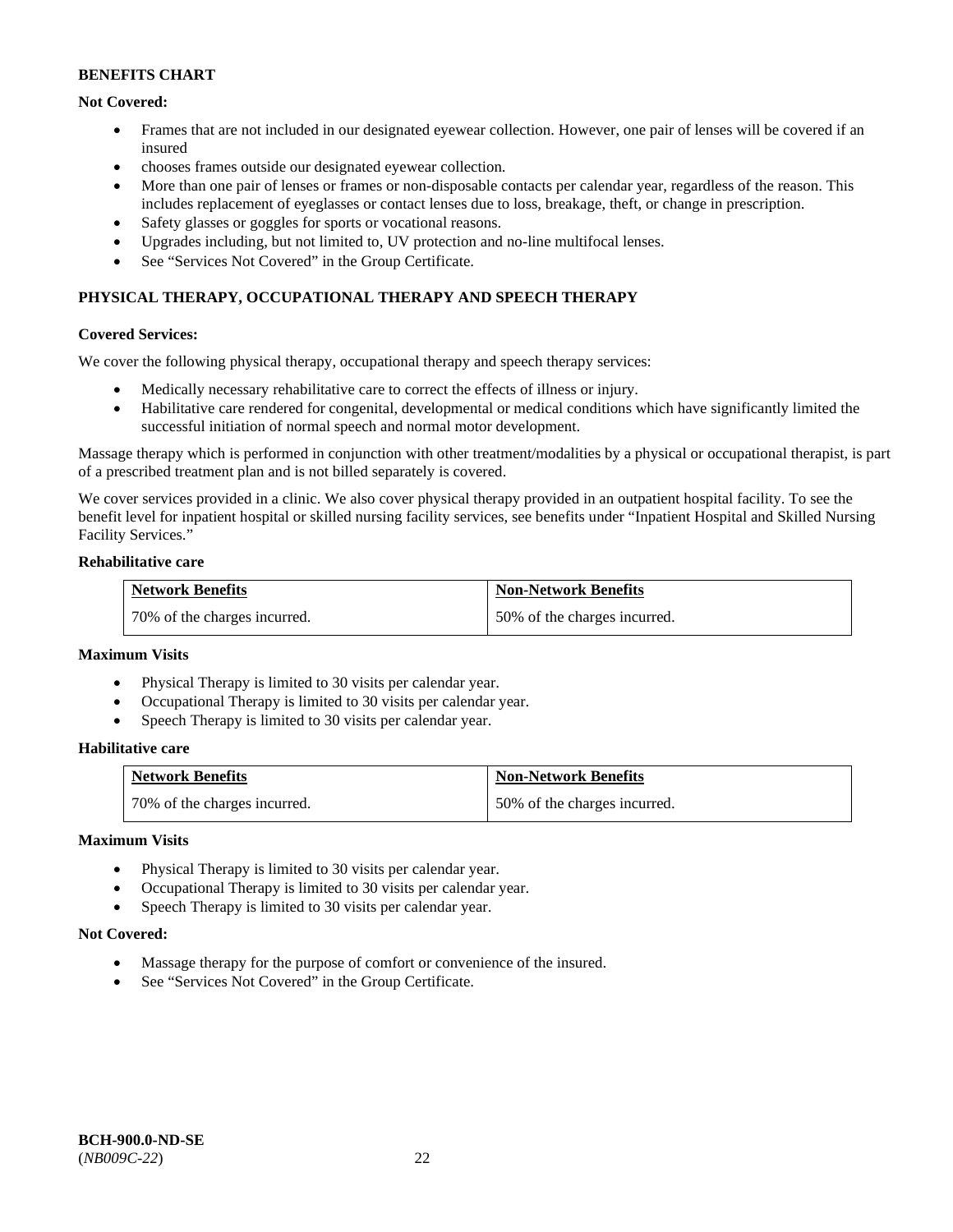## **PRE-DIABETES DISEASE MANAGEMENT PROGRAM**

## **Covered Services:**

If you meet our criteria for coverage, you may qualify for the Pre-diabetes Disease Management Program through Omada Health. The program covers group health coaching which focuses on weight loss, exercise, behavior modification and health education at select locations determined by the plan.

| Network Benefits                                            | <b>Non-Network Benefits</b> |
|-------------------------------------------------------------|-----------------------------|
| 100% of the charges incurred.<br>Deductible does not apply. | Not applicable.             |

## **Not Covered:**

See "Services Not Covered" in the Group Certificate.

## **PRESCRIPTION DRUG SERVICES**

## **Covered Services:**

We cover prescription drugs and medications, which can be self-administered or are administered in a physician's office. We cover off-label use of formulary drugs to treat cancer if the drug is recognized for the treatment of cancer in an authoritative compendia used by the Medicare program and when an appropriate level of evidence or medical necessity is met.

## **For Network benefits, drugs and medications must be obtained at a Network Pharmacy.**

## **If a copayment is required, you must pay one copayment for each 31-day supply, or portion thereof unless otherwise indicated below.**

## **Outpatient drugs (except as specified below)**

| <b>Network Benefits</b>                                                                                      | <b>Non-Network Benefits</b>  |
|--------------------------------------------------------------------------------------------------------------|------------------------------|
| 100% of the charges incurred, subject to your<br>copayment of \$5 for generic low cost formulary<br>drugs.   | 50% of the charges incurred. |
| 100% of the charges incurred, subject to your<br>copayment of \$25 for generic high cost formulary<br>drugs. |                              |
| 100% of the charges incurred, subject to your<br>copayment of \$60 for brand name formulary drugs.           |                              |
| In no event will your cost for a formulary insulin<br>drug exceed \$25.                                      |                              |
| Non-formulary drugs are covered at 100% of the<br>charges incurred, subject to your copayment of<br>\$150.   |                              |
| Deductible does not apply.                                                                                   |                              |

#### **Mail order drugs**

| <b>Network Benefits</b>                                                                                                                                                                                                                                  | <b>Non-Network Benefits</b>                                                       |
|----------------------------------------------------------------------------------------------------------------------------------------------------------------------------------------------------------------------------------------------------------|-----------------------------------------------------------------------------------|
| For your convenience, you may also get up to a 93-<br>day supply of outpatient prescription drugs that can<br>be self-administered through the designated mail<br>order service.<br>Specialty Drugs are not available through the mail<br>order service. | Mail order drugs are only available through the<br>designated mail order service. |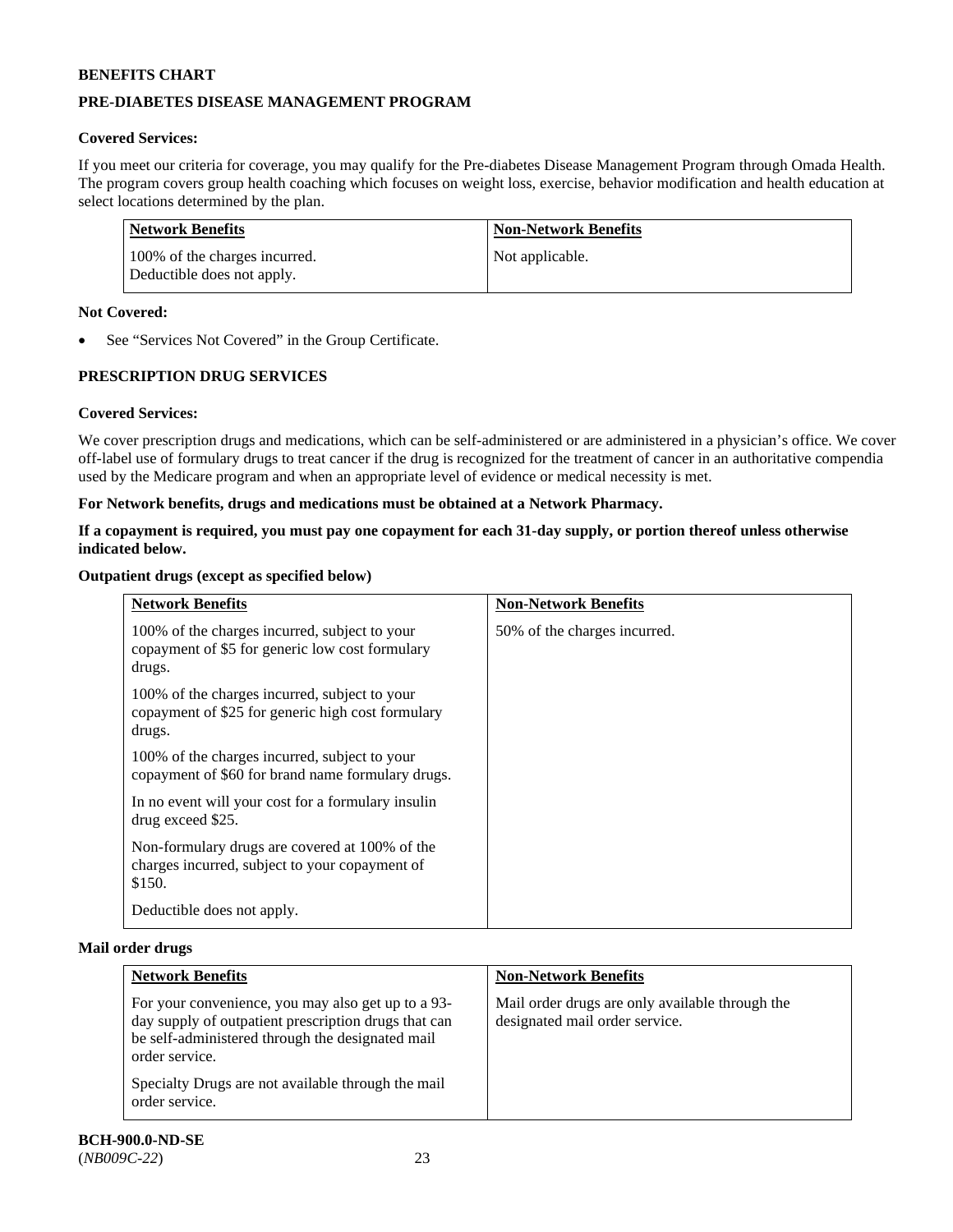#### **Specialty drugs that are self-administered**

| <b>Network Benefits</b>                                    | <b>Non-Network Benefits</b> |
|------------------------------------------------------------|-----------------------------|
| 80% of the charges incurred.<br>Deductible does not apply. | No coverage.                |

For Network Benefits, Specialty Drugs are limited to drugs on the specialty drug list and must be obtained from a designated vendor.

## **Drugs for the treatment of growth deficiency**

| <b>Network Benefits</b>                                    | <b>Non-Network Benefits</b>  |
|------------------------------------------------------------|------------------------------|
| 70% of the charges incurred.<br>Deductible does not apply. | 50% of the charges incurred. |

For Network Benefits, Growth Deficiency Drugs are limited to drugs on the specialty drug list and must be obtained from a designated vendor.

#### **Tobacco cessation drugs are covered for all FDA-approved tobacco cessation drugs (including over-the-counter drugs) for a minimum of 90 days**

| <b>Network Benefits</b>                                     | <b>Non-Network Benefits</b>  |
|-------------------------------------------------------------|------------------------------|
| 100% of the charges incurred.<br>Deductible does not apply. | 50% of the charges incurred. |

## **Contraceptive drugs**

| <b>Network Benefits</b>                                                                                                                                            | <b>Non-Network Benefits</b>  |
|--------------------------------------------------------------------------------------------------------------------------------------------------------------------|------------------------------|
| 100% of the charges incurred for formulary drugs.<br>Deductible does not apply.                                                                                    | 50% of the charges incurred. |
| If a physician requests that a non-formulary<br>contraceptive drug be dispensed as written, the drug<br>will be covered at 100%, not subject to the<br>deductible. |                              |

**ACA preventive medications.** We cover preventive medications currently recommended by USPSTF with an A or B rating if they are prescribed by your medical provider and they are listed on our Commercial ACA Preventive Drug List. Preventive medications are subject to periodic review and modification. Changes would be effective in accordance with the federal rules and reflected in our current medical coverage criteria for preventive care services.

| <b>Network Benefits</b>                                     | <b>Non-Network Benefits</b>  |
|-------------------------------------------------------------|------------------------------|
| 100% of the charges incurred.<br>Deductible does not apply. | 50% of the charges incurred. |

#### **Limitations:**

- Certain drugs may require prior authorization as indicated on the formulary. HealthPartners may require prior authorization for the drug and also the site where the drug will be provided. Certain drugs are subject to our utilization review process and quantity limits as indicated on our formulary.
- Certain non-formulary drugs require prior authorization. In addition, certain drugs may be subject to any quantity limits applied as part of our trial program. The trial drug program applies to new prescriptions for certain drugs which have high toxicity, low tolerance, high costs and/or high potential for waste. Trial drugs are indicated on the formulary and/or the Specialty Drug List. Your first fill of a trial drug may be limited to less than a month supply. If the drug is well tolerated and effective, you will receive the remainder of your first month supply.
- If an insured requests a brand name drug when there is a generic equivalent, the brand name drug will be covered up to the charge that would apply to the generic drug, minus any required copayment. If a physician requests that a brand name drug be dispensed as written, the drug will be paid at the non-formulary benefit.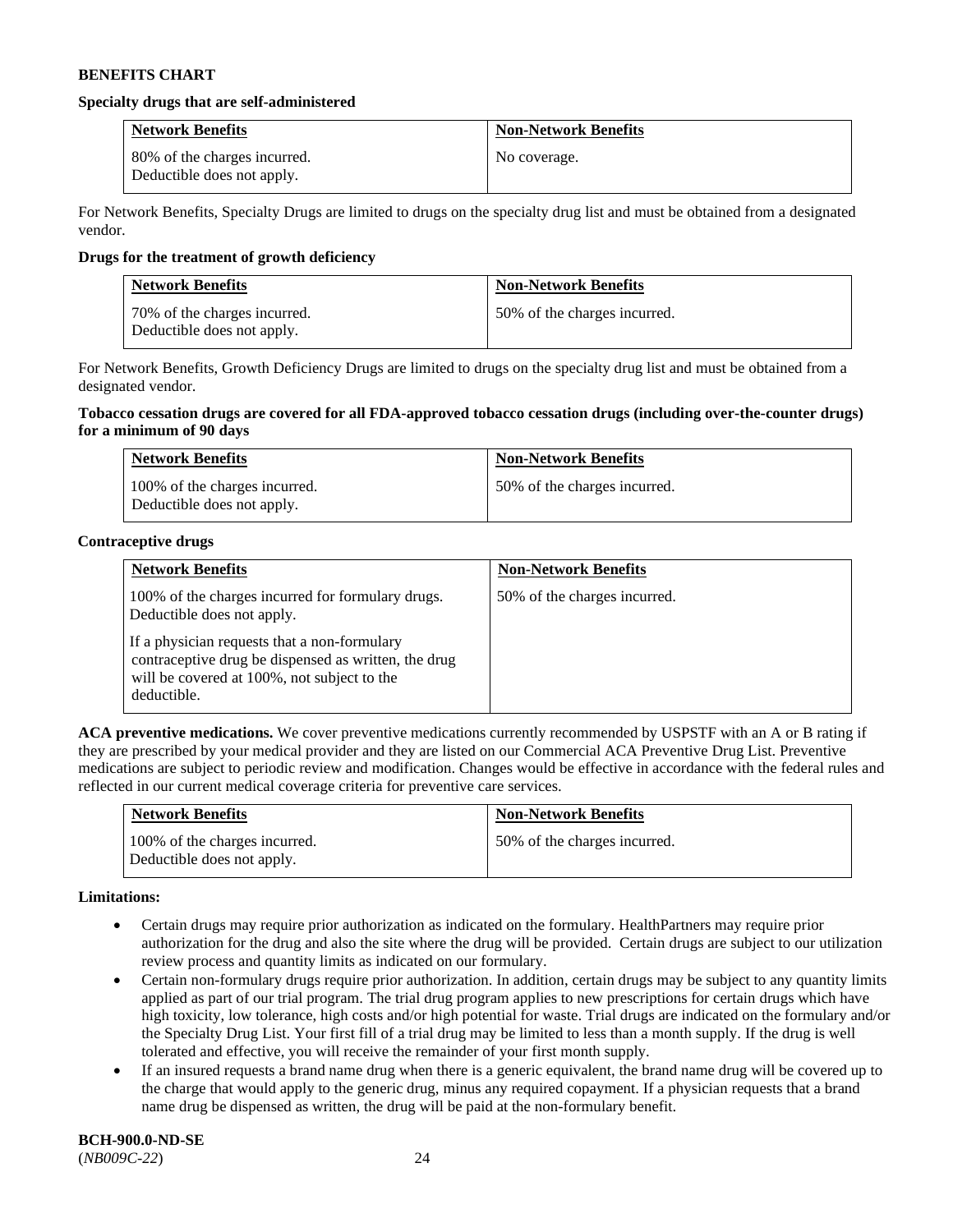- We may require insureds to try over-the-counter (OTC) drug alternatives before approving more costly formulary prescription drugs.
- Unless otherwise specified in the Prescription Drug Services section, you may receive up to a 31-day supply per prescription.
- New prescriptions to treat certain chronic conditions are limited to a 31-day supply.
- No more than a 31-day supply of Specialty Drugs will be covered and dispensed at a time unless it is a manufacturer supplied drug that cannot be split that supplies the insured with more than a 31 day supply.

## **Not Covered:**

- Replacement of prescription drugs, medications, equipment and supplies due to loss, damage or theft.
- Nonprescription (over the counter) drugs or medications, including, but not limited to, vitamins, supplements, homeopathic remedies, and non-FDA approved drugs, unless listed on the formulary and prescribed by a physician or legally authorized health care provider under applicable state and federal law. In addition, if the Insured obtains a prescription, this exclusion does not include aspirin to prevent cardiovascular disease for men and women of certain ages; folic acid supplements for women who may become pregnant; fluoride chemoprevention supplements for children without fluoride in their water source; and iron supplements for children age 6-12 months who are at risk for anemia.
- All drugs used for the treatment of sexual dysfunction.
- Fertility drugs.
- Medical cannabis.
- Drugs on the Excluded Drug List. The Excluded Drug List includes select drugs within a therapy class that are not eligible for coverage. This includes drugs that may be excluded for certain indications. The Excluded Drug List is available at [healthpartners.com.](http://www.healthpartners.com/)
- Drugs that are newly approved by the FDA until they are reviewed and approved by HealthPartners Pharmacy and Therapeutics Committee.
- Medical devices approved by the FDA will not be covered under the Prescription Drug Services section unless they are on our formulary. Covered medical devices are generally submitted and reimbursed under your medical benefits.
- See "Services Not Covered" in the Group Certificate.

## **PREVENTIVE SERVICES**

## **Applicable Definitions:**

**Routine Preventive Services** are routine healthcare services that include screenings, check-ups and counseling to prevent illness, disease or other health problems before symptoms occur.

**Diagnostic Services** are services to help a provider understand your symptoms, diagnose illness and decide what treatment may be needed. They may be the same services that are listed as preventive services, but they are being used as diagnostic services. Your provider will determine if these services are preventive or diagnostic. These services are not preventive if received as part of a visit to diagnose, manage or maintain an acute or chronic medical condition, illness or injury. When that occurs, unless indicated below, standard deductibles, copayments or coinsurance apply.

## **Covered Services:**

We cover preventive services that meet any of the requirements under the Affordable Care Act (ACA) shown in the bulleted items below. These preventive services are covered at 100% under the network benefits with no deductible, copayments or coinsurance. If a preventive service is not required by the ACA and it is covered at a lower benefit level or if a group qualifies for an exemption or accommodation for certain benefits under the ACA, it will be specified below. Preventive benefits mandated under the ACA are subject to periodic review and modification. Changes would be effective in accordance with the federal rules. Preventive services mandated by the ACA include:

- Evidence-based items or services that have in effect a rating of A or B in the current recommendations of the United States Preventive Services Task Force with respect to the individual;
- Immunizations for routine use in children, adolescents and adults that have in effect a recommendation from the Advisory Committee on Immunization Practices of the Centers for Disease Control and Prevention with respect to the individual;
- With respect to infants, children and adolescents, evidence-informed preventive care and screenings provided for in comprehensive guidelines supported by the Health Resources and Services Administration; and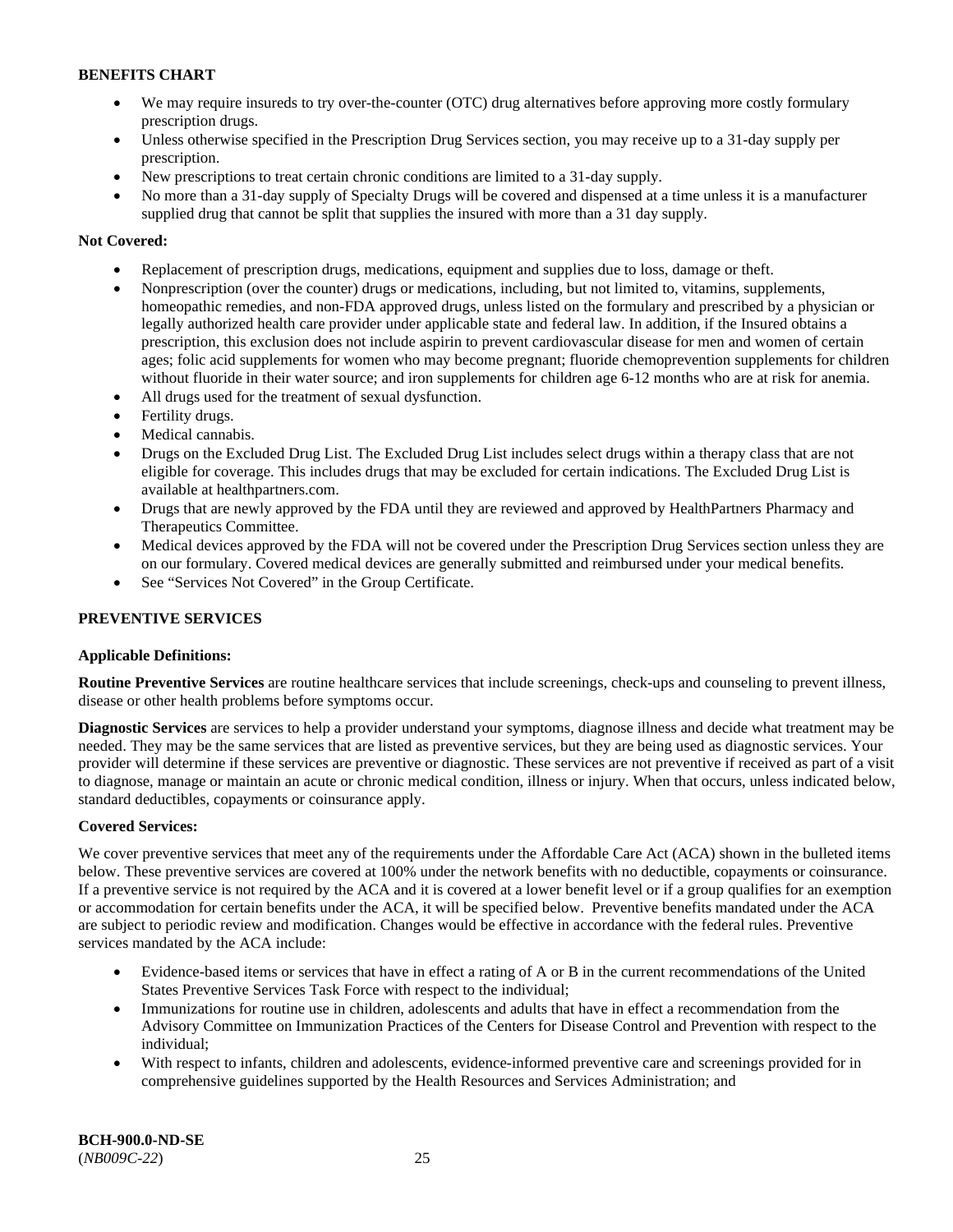• With respect to women, preventive care and screenings provided for in comprehensive guidelines supported by the Health Resources and Services Administration.

Covered services are based on established medical policies, which are subject to periodic review and modification by the medical or dental directors. These medical policies (medical coverage criteria) are available by calling Member Services, or logging on to your "*my*HealthPartners" account at [healthpartners.com.](http://www.healthpartners.com/) 

ACA and state mandated preventive services are covered as follows:

**Routine health exams and periodic health assessments.** A physician or health care provider will counsel you as to how often health assessments are needed based on age, sex and health status. This includes screening and counseling for tobacco use and all FDA approved tobacco cessation medications including over-the-counter drugs (as shown in the Prescription Drug Services section).

| <b>Network Benefits</b>                                     | <b>Non-Network Benefits</b>  |
|-------------------------------------------------------------|------------------------------|
| 100% of the charges incurred.<br>Deductible does not apply. | 50% of the charges incurred. |

**Child health supervision services.** This includes pediatric preventive services such as newborn screenings, appropriate immunizations, developmental assessments and laboratory services appropriate to the age of the child from birth to 72 months and appropriate immunizations to age 18.

| <b>Network Benefits</b>                                     | <b>Non-Network Benefits</b>  |
|-------------------------------------------------------------|------------------------------|
| 100% of the charges incurred.<br>Deductible does not apply. | 50% of the charges incurred. |

## **Routine prenatal care and exams**.

| <b>Network Benefits</b>                                     | <b>Non-Network Benefits</b>  |
|-------------------------------------------------------------|------------------------------|
| 100% of the charges incurred.<br>Deductible does not apply. | 50% of the charges incurred. |

**Routine postnatal care.** This includes health exams, assessments, education and counseling relating to the period immediately after childbirth.

| <b>Network Benefits</b>                                     | <b>Non-Network Benefits</b>  |
|-------------------------------------------------------------|------------------------------|
| 100% of the charges incurred.<br>Deductible does not apply. | 50% of the charges incurred. |

**Routine screening procedures for cancer.** This includes colorectal screening, digital rectal examinations, or other cancer screenings recommended by the USPSTF with an A or B rating. Women's preventive health services below describe additional routine screening procedures for cancer.

| <b>Network Benefits</b>                                     | <b>Non-Network Benefits</b>  |
|-------------------------------------------------------------|------------------------------|
| 100% of the charges incurred.<br>Deductible does not apply. | 50% of the charges incurred. |

**Professional voluntary family planning services.** This includes services to prevent or delay a pregnancy, including counseling and education. Services must be provided by a licensed provider.

| <b>Network Benefits</b>                                     | <b>Non-Network Benefits</b>  |
|-------------------------------------------------------------|------------------------------|
| 100% of the charges incurred.<br>Deductible does not apply. | 50% of the charges incurred. |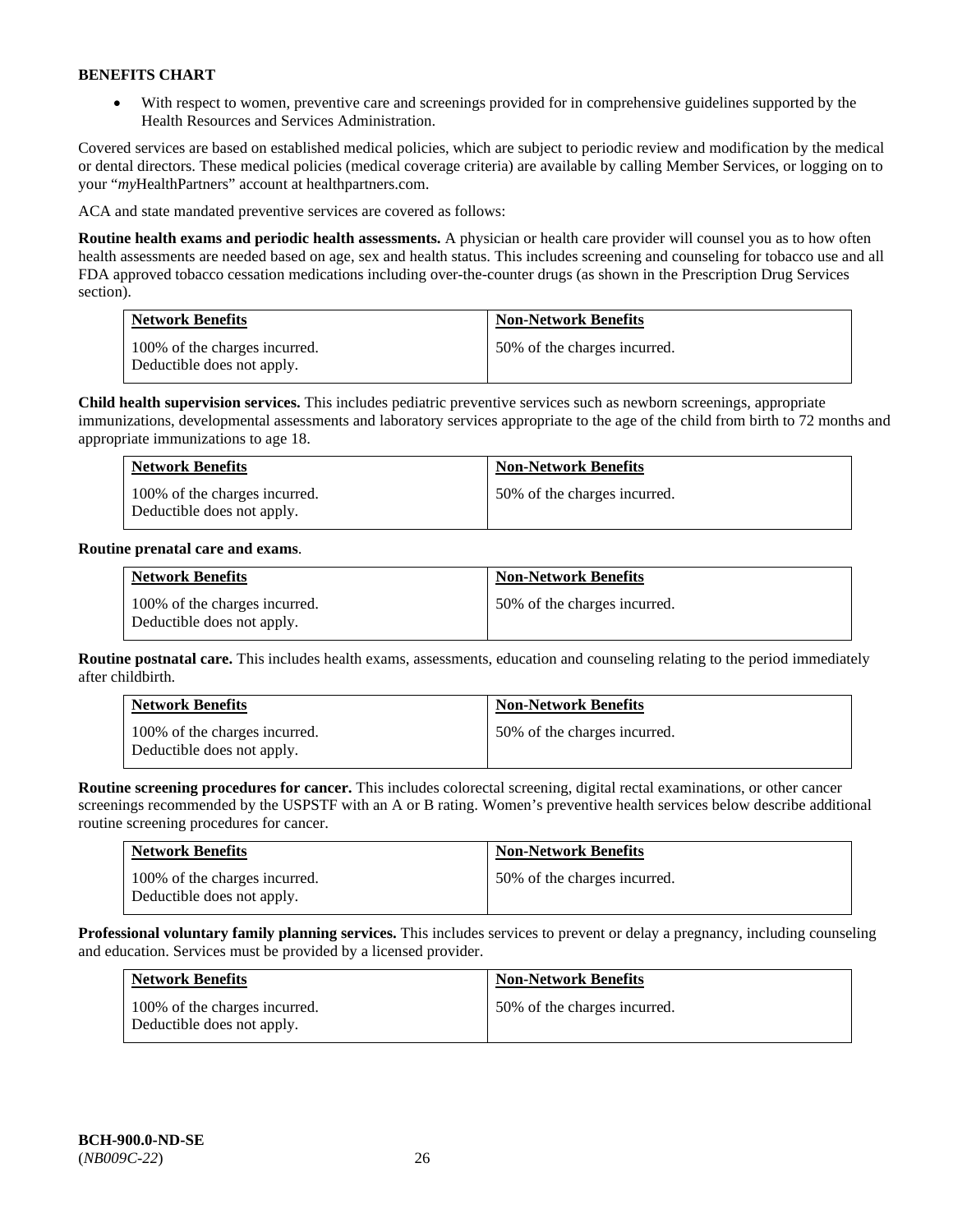#### **Adult immunizations**

| <b>Network Benefits</b>                                     | <b>Non-Network Benefits</b>  |
|-------------------------------------------------------------|------------------------------|
| 100% of the charges incurred.<br>Deductible does not apply. | 50% of the charges incurred. |

**Women's preventive health services.** This includes mammograms, screenings for cervical cancer (pap smears), breast pumps, human papillomavirus (HPV) testing, counseling for sexually transmitted infections, counseling and screening for human immunodeficiency virus (HIV), and all FDA approved contraceptive methods as prescribed by a doctor, sterilization procedures, education and counseling (see the "Prescription Drug Services" section for coverage of oral contraceptive drugs). For women whose family history is associated with an increased risk for BRCA1 or BRCA2 gene mutations, we cover genetic counseling and BRCA screening without cost sharing, if appropriate and as determined by a physician.

With respect to mammograms, we cover no less than the following:

- One baseline mammogram examination for each woman who is at least thirty-five but less than forty years of age.
- One mammogram examination every year, or more frequently if ordered by a physician, for each woman who is at least forty years of age.

| <b>Network Benefits</b>                                     | <b>Non-Network Benefits</b>  |
|-------------------------------------------------------------|------------------------------|
| 100% of the charges incurred.<br>Deductible does not apply. | 50% of the charges incurred. |

**Obesity screening and management.** We cover obesity screening and counseling for all ages during a routine preventive care exam. If you are age 18 or older and have a body mass index of 30 or more, we also cover intensive obesity management to help you lose weight. Your primary care doctor can coordinate these services.

| <b>Network Benefits</b>                                     | <b>Non-Network Benefits</b>  |
|-------------------------------------------------------------|------------------------------|
| 100% of the charges incurred.<br>Deductible does not apply. | 50% of the charges incurred. |

**In addition to any ACA or state mandated preventive services referenced above, we cover the following eligible services:**

#### **Routine eye and hearing exams**

| <b>Network Benefits</b>                                     | <b>Non-Network Benefits</b>  |
|-------------------------------------------------------------|------------------------------|
| 100% of the charges incurred.<br>Deductible does not apply. | 50% of the charges incurred. |

**Ovarian cancer surveillance tests for women who are at risk.** "At risk for ovarian cancer" means (1) having a family history that includes any of the following: one or more first-degree or second-degree relatives with ovarian cancer, clusters of female relatives with breast cancer or nonpolyposis colorectal cancer; or (2) testing positive for BRCA1 or BRCA2 mutations. "Surveillance tests for ovarian cancer" means annual screening using: CA-125 serum tumor marker testing, transvaginal ultrasound, pelvic examination or other proven ovarian cancer screening tests currently being evaluated by the federal Food and Drug Administration or by the National Cancer Institute.

| Coverage level is same as corresponding Network<br>Coverage level is same as corresponding Non-<br>Network Benefit, depending on type of service<br>Benefit, depending on type of service provided,<br>provided, such as Diagnostic Imaging Services,<br>such as Diagnostic Imaging Services, Laboratory<br>Laboratory Services Office Visits for Illness or<br>Services Office Visits for Illness or Injury or | <b>Network Benefits</b> | <b>Non-Network Benefits</b>    |
|-----------------------------------------------------------------------------------------------------------------------------------------------------------------------------------------------------------------------------------------------------------------------------------------------------------------------------------------------------------------------------------------------------------------|-------------------------|--------------------------------|
|                                                                                                                                                                                                                                                                                                                                                                                                                 | Preventive Services.    | Injury or Preventive Services. |

**Limitations:**

• Services are not preventive if received as part of a visit to diagnose, manage or maintain an acute or chronic medical condition, illness or injury. When that occurs, unless otherwise indicated above, standard deductibles, copayments or coinsurance apply.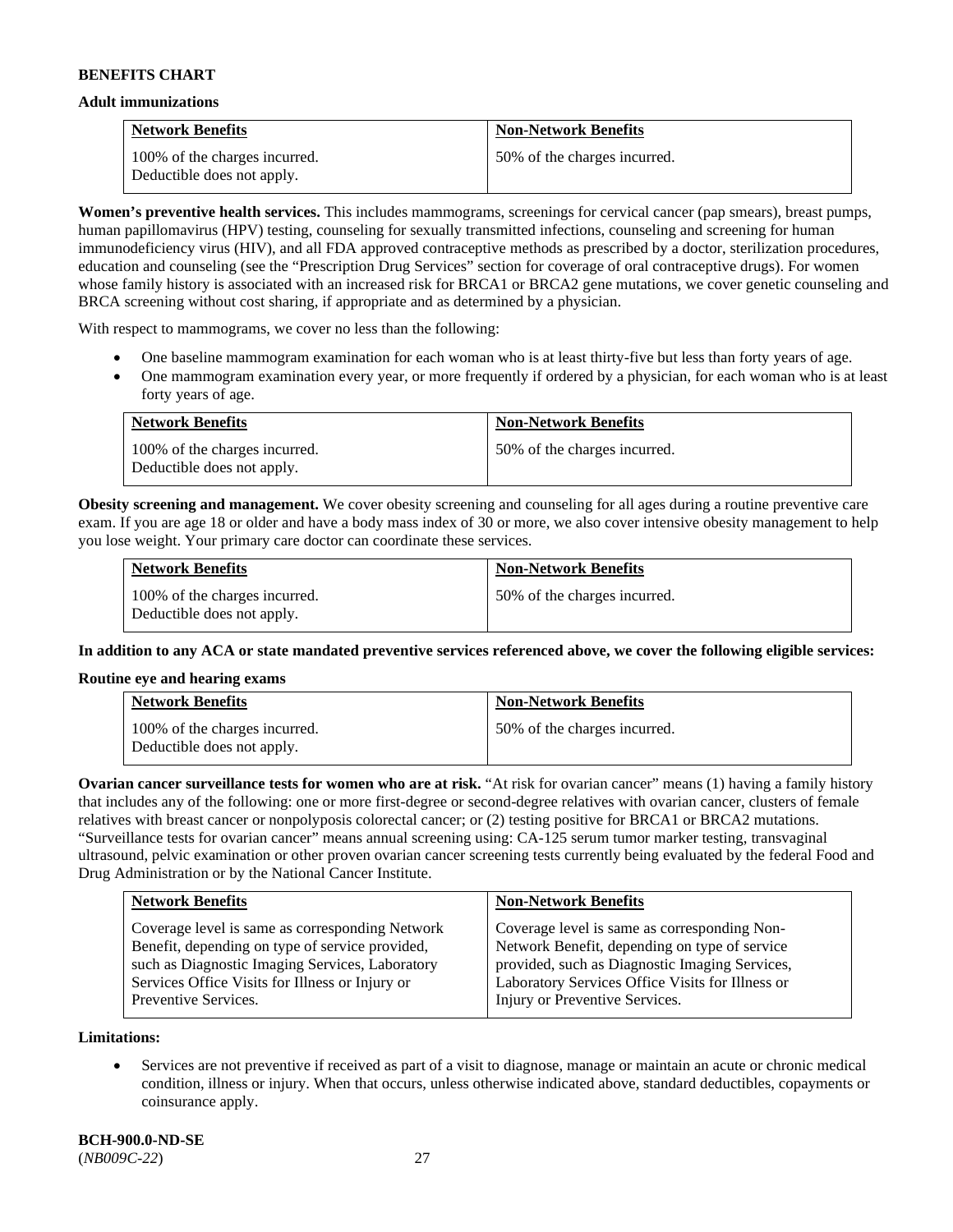## **Not Covered:**

• See "Services Not Covered" in the Group Certificate.

## **TELEHEALTH/TELEMEDICINE SERVICES**

## **Definitions:**

**Telehealth, Telemedicine, or Virtual Care.** This is a means of communication between a health care professional and a patient. This includes the use of secure electronic information, imaging, and communication technologies, including:

- interactive audio or audio-video
- interactive audio with store-and-forward technology
- chat-based and email-based systems
- physician-to-physician consultation
- patient education
- data transmission
- data interpretation
- digital diagnostics (algorithm-enabled diagnostic support)
- digital therapeutics (the use of personal health devices and sensors, either alone or in combination with conventional drug
- therapies, for disease prevention and management)

## Services can be delivered:

Synchronously: the patient and health care professional are engaging with one another at the same time; or

Asynchronously: the patient and health care professional engage with each other at different points in time.

**Telephone Visits.** Live, synchronous, interactive encounters over the telephone between a patient and a healthcare provider.

**E-visit or chat-based visits.** Asynchronous online or mobile app encounters to discuss a patient's personal health information, vital signs, and other physiologic data or diagnostic images. The healthcare provider reviews and delivers a consultation, diagnosis, prescription or treatment plan after reviewing the patient's visit information.

**Virtuwell<sup>®</sup>.** This is an online service for you to receive a diagnosis and treatment for certain conditions, such as a cold, flu, ear pain and sinus infections. You may access the Virtuwell website at [virtuwell.com.](https://www.virtuwell.com/)

**Video Visits.** Live, synchronous, interactive encounters using secure web-based video between a patient and a healthcare provider.

## **Covered Services:**

The Plan covers the following methods of receiving care for services that would be eligible under the Plan if the service were provided in person.

## **Scheduled telephone visits**

| <b>Network Benefits</b>      | <b>Non-Network Benefits</b>  |
|------------------------------|------------------------------|
| 70% of the charges incurred. | 50% of the charges incurred. |

## **E-visits**

## **Access to online care through Virtuwell at [virtuwell.com](https://www.virtuwell.com/)**

| <b>Network Benefits</b>                                     | <b>Non-Network Benefits</b> |
|-------------------------------------------------------------|-----------------------------|
| 100% of the charges incurred.<br>Deductible does not apply. | Not applicable.             |

## **All other E-visits**

| <b>Network Benefits</b>      | <b>Non-Network Benefits</b>  |
|------------------------------|------------------------------|
| 70% of the charges incurred. | 50% of the charges incurred. |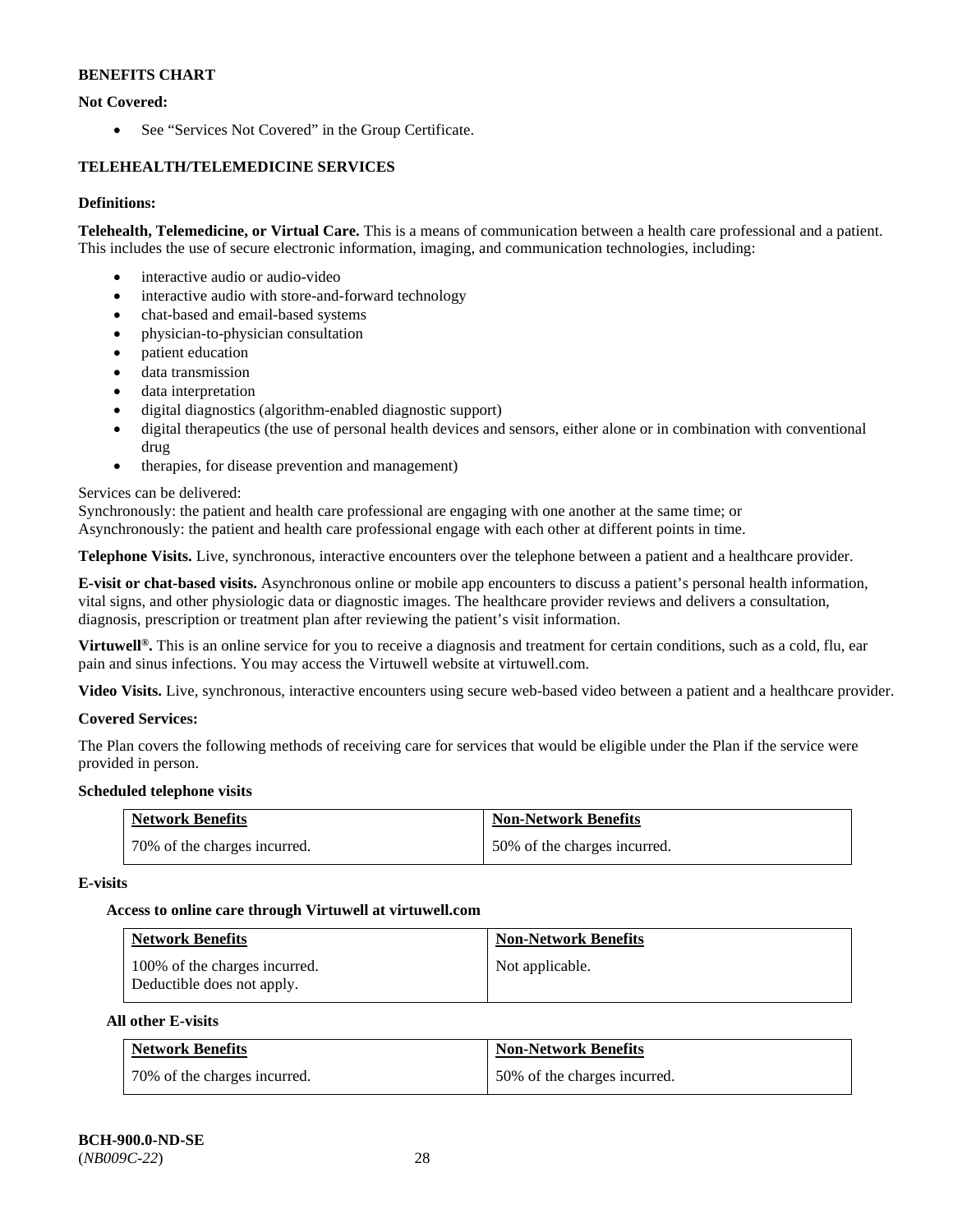## **First three visits**

The first three urgent care visits, office visits, convenience clinic visits, telephone visits and Evisits (other than Virtuwell) combined in a calendar year are covered at 100% per visit, not subject to the deductible. Then services will be covered at the coinsurance/copayment and deductible indicated for urgent care visits, office visits, convenience clinic visits, telephone visits and E-visits (other than Virtuwell).

Physician services are included; however, charges for office procedures, laboratory, radiology and other ancillary services are not included and will be subject to the deductible and coinsurance.

#### **Video visits**

| <b>Network Benefits</b>                                | <b>Non-Network Benefits</b>                            |
|--------------------------------------------------------|--------------------------------------------------------|
| Coverage level is same as corresponding Network        | Coverage level is same as corresponding Non-           |
| Benefits, depending on type of service provided        | Network Benefits, depending on type of service         |
| such as Office Visits for Illness or Injury, Inpatient | provided, such as Office Visits for Illness or Injury, |
| or Outpatient Hospital Services.                       | Inpatient or Outpatient Hospital Services.             |

#### **Not Covered:**

See "Services Not Covered" in the Group Certificate.

## **TRANSPLANT SERVICES**

#### **Applicable Definitions:**

**Autologous.** This is when the source of cells is from the individual's own marrow or stem cells.

**Allogeneic.** This is when the source of cells is from a related or unrelated donor's marrow or stem cells.

**Autologous Bone Marrow Transplant.** This is when the bone marrow is harvested from the individual and stored. The patient undergoes treatment which includes tumor ablation with high-dose chemotherapy and/or radiation. The bone marrow is reinfused (transplanted).

**Allogeneic Bone Marrow Transplant.** This is when the bone marrow is harvested from the related or unrelated donor and stored. The patient undergoes treatment which includes tumor ablation with high-dose chemotherapy and/or radiation. The bone marrow is reinfused (transplanted).

**Autologous/Allogeneic Stem Cell Support.** This is a treatment process that includes stem cell harvest from either bone marrow or peripheral blood, tumor ablation with high-dose chemotherapy and/or radiation, stem cell reinfusion, and related care. Autologous/allogeneic bone marrow transplantation and high dose chemotherapy with peripheral stem cell rescue/support are considered to be autologous/allogeneic stem cell support.

**Designated Transplant Center.** This is any health care provider, group or association of health care providers designated by us to provide services, supplies or drugs for specified transplants for our insureds.

**Transplant Services.** This is transplantation (including retransplants) of the human organs or tissue listed below, including all related post-surgical treatment, follow-up care and drugs and multiple transplants for a related cause. Transplant services do not include other organ or tissue transplants or surgical implantation of mechanical devices functioning as a human organ, except surgical implantation of an FDA approved Ventricular Assist Device (VAD) or total artificial heart, functioning as a temporary bridge to heart transplantation.

## **Prior authorization is required prior to consultation to support coordination of care and benefits.**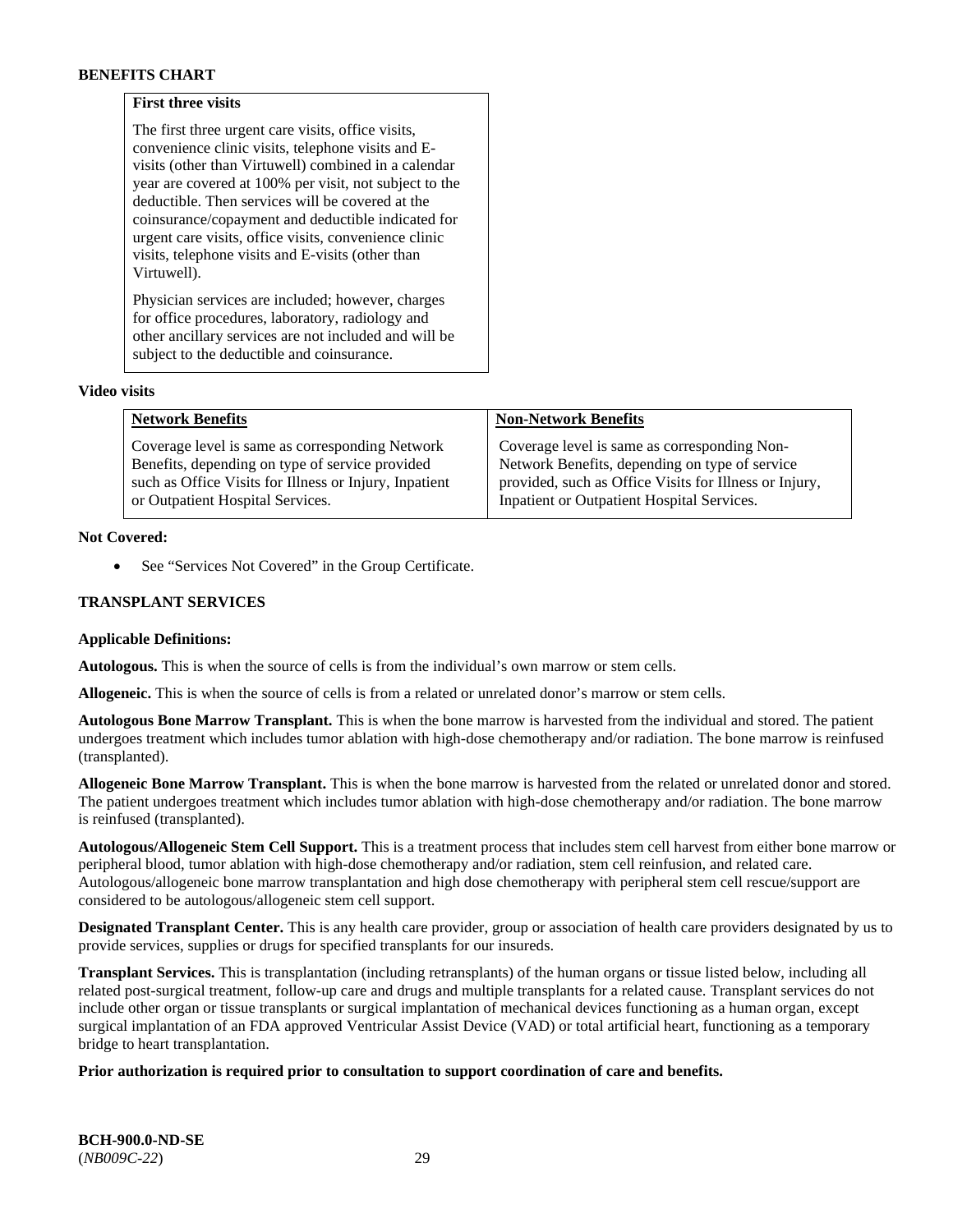## **Covered Services:**

We cover eligible transplant services (as defined above) while you are covered under this Certificate. Transplants that will be considered for coverage are limited to the following:

- Kidney transplants for end-stage disease.
- Cornea transplants for end-stage disease.
- Heart transplants for end-stage disease.
- Lung transplants or heart/lung transplants for: (1) primary pulmonary hypertension; (2) Eisenmenger's syndrome; (3) end-stage pulmonary fibrosis; (4) alpha 1 antitrypsin disease; (5) cystic fibrosis; and (6) emphysema.
- Liver transplants for: (1) biliary atresia in children; (2) primary biliary cirrhosis; (3) post-acute viral infection (including hepatitis A, hepatitis B antigen e negative and hepatitis C) causing acute atrophy or post-necrotic cirrhosis; (4) primary sclerosing cholangitis; (5) alcoholic cirrhosis; and (6) hepatocellular carcinoma.
- Allogeneic bone marrow transplants or peripheral stem cell support associated with high dose chemotherapy for: (1) acute myelogenous leukemia; (2) acute lymphocytic leukemia; (3) chronic myelogenous leukemia; (4) severe combined immunodeficiency disease; (5) Wiskott-Aldrich syndrome; (6) aplastic anemia; (7) sickle cell anemia; (8) non-relapsed or relapsed non-Hodgkin's lymphoma; (9) multiple myeloma; and (10) testicular cancer.
- Autologous bone marrow transplants or peripheral stem cell support associated with high-dose chemotherapy for: (1) acute leukemias; (2) non-Hodgkin's lymphoma; (3) Hodgkin's disease; (4) Burkitt's lymphoma; (5) neuroblastoma; (6) multiple myeloma; (7) chronic myelogenous leukemia; and (8) non-relapsed non-Hodgkin's lymphoma.
- Pancreas transplants for simultaneous pancreas-kidney transplants for diabetes, pancreas after kidney, living related segmental simultaneous pancreas kidney transplantation and pancreas transplant alone.

To receive Network Benefits, charges for transplant services must be incurred at a Designated Transplant Center.

The transplant-related treatment provided, including expenses incurred for directly related donor services, shall be subject to and in accordance with the provisions, limitations, maximum and other terms of this Benefits Chart.

Medical and hospital expenses of the donor are covered only when the recipient is an insured and the transplant and directly related donor expenses have been prior authorized for coverage. Treatment of medical complications that may occur to the donor are not covered. Donors are not considered insureds, and are therefore not eligible for the rights afforded to insureds under the Group Certificate.

The list of eligible transplant services and coverage determinations are based on established medical policies, which are subject to periodic review and modifications by the medical director.

| <b>Network Benefits</b>                          | <b>Non-Network Benefits</b>                             |
|--------------------------------------------------|---------------------------------------------------------|
| See Network Inpatient Hospital Services benefit. | See Non-Network Inpatient Hospital Services<br>benefit. |